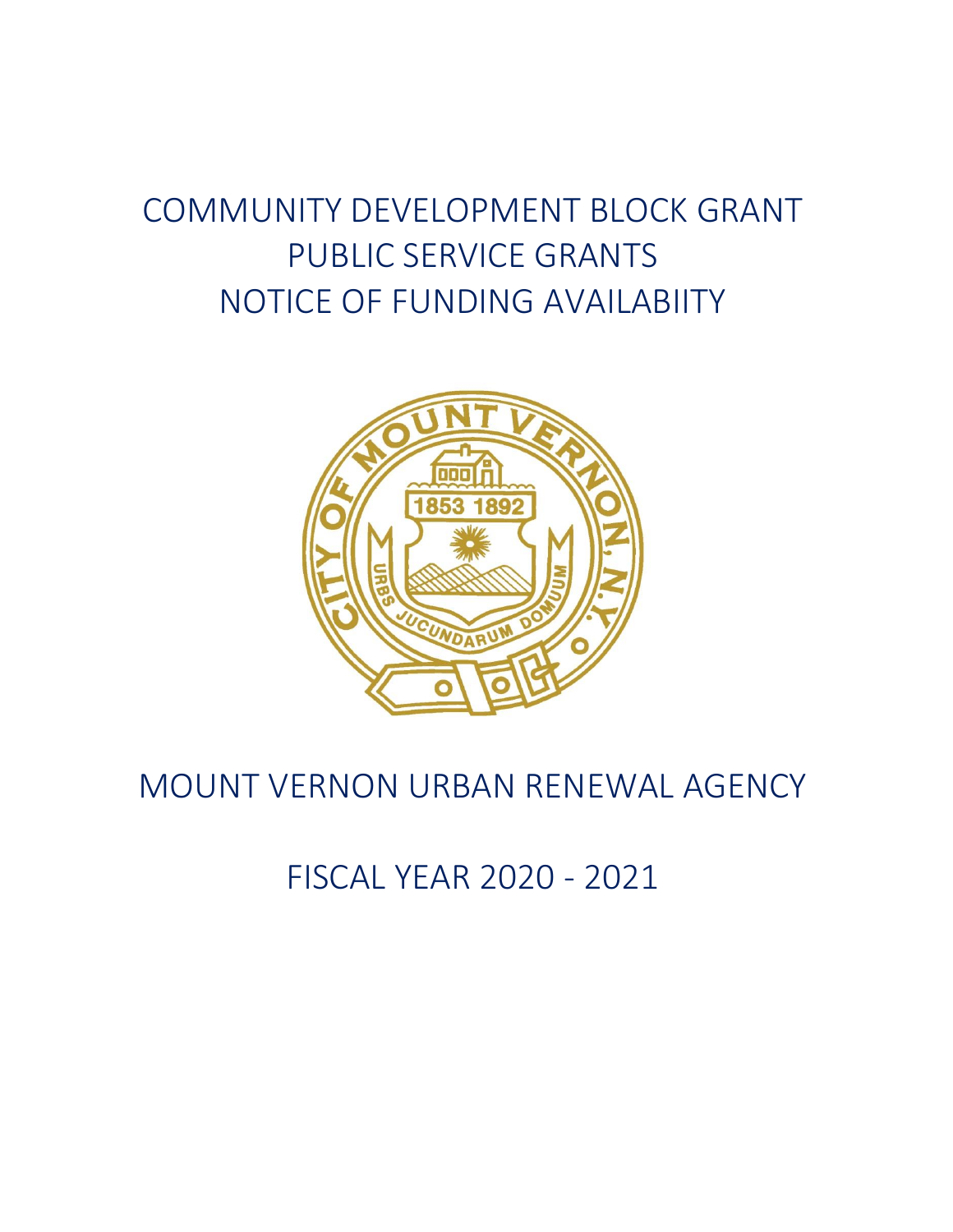#### **APPLICATION DEADLINE:**

#### **Thursday, February 13, 2020 at 4:00pm**

#### APPLICATIONS MUST BE RETURNED TO:

Deputy Commissioner Department of Planning & Community Development 1 Roosevelt Square Mount Vernon, NY 10550

Late, incomplete, or faxed proposals will not be accepted. All proposals received after the closing date noted above will be returned to the applicant without review.

#### **APPLICATION WORKSHOPS:**

Application workshops to discuss the 2020 Community Development Block Grant Application will be held on:

| January 14, 2020 | 5:00pm, City Council Chambers Room |
|------------------|------------------------------------|
| January 16, 2020 | 5:00pm, City Council Chambers Room |
| January 17, 2020 | 10:00am City Council Chambers Room |

These workshops will cover important information on the types of eligible projects along with the rules and regulations governing the program. **Attendance at one of these sessions is mandatory for all applicants.** 

Any questions or requests for additional information should be directed to Deputy Commissioner Sylvia Bolivar via phone at: 914-665-2493 or via email at: **[Sbolivar@cmvny.com](mailto:Sbolivar@cmvny.com)**

Prior to submitting the application, check to review the proposal for completion of forms and other items on the checklist. Incomplete applications will be grounds for rejection. All proposals will become part of the City of Mount Vernon's official files.

#### Community Development Block Grant (CDBG) Public Service Grants

The City of Mount Vernon is seeking applications from qualified non-profit organizations interested in providing services that address one or more of the public service needs targeted in the city's CDBG program.

The City of Mount Vernon anticipates FY2020 CDBG allocation of \$1,661,732. A maximum of 26.6%, estimated to be \$442,000 of the total CDBG allocation, will be made available for public service programs and projects to be administered by the City or by subrecipients. (Note: This amount exceeds the 15% public service cap. Mount Vernon is one of three entitlement communities that can exceed the 15% public service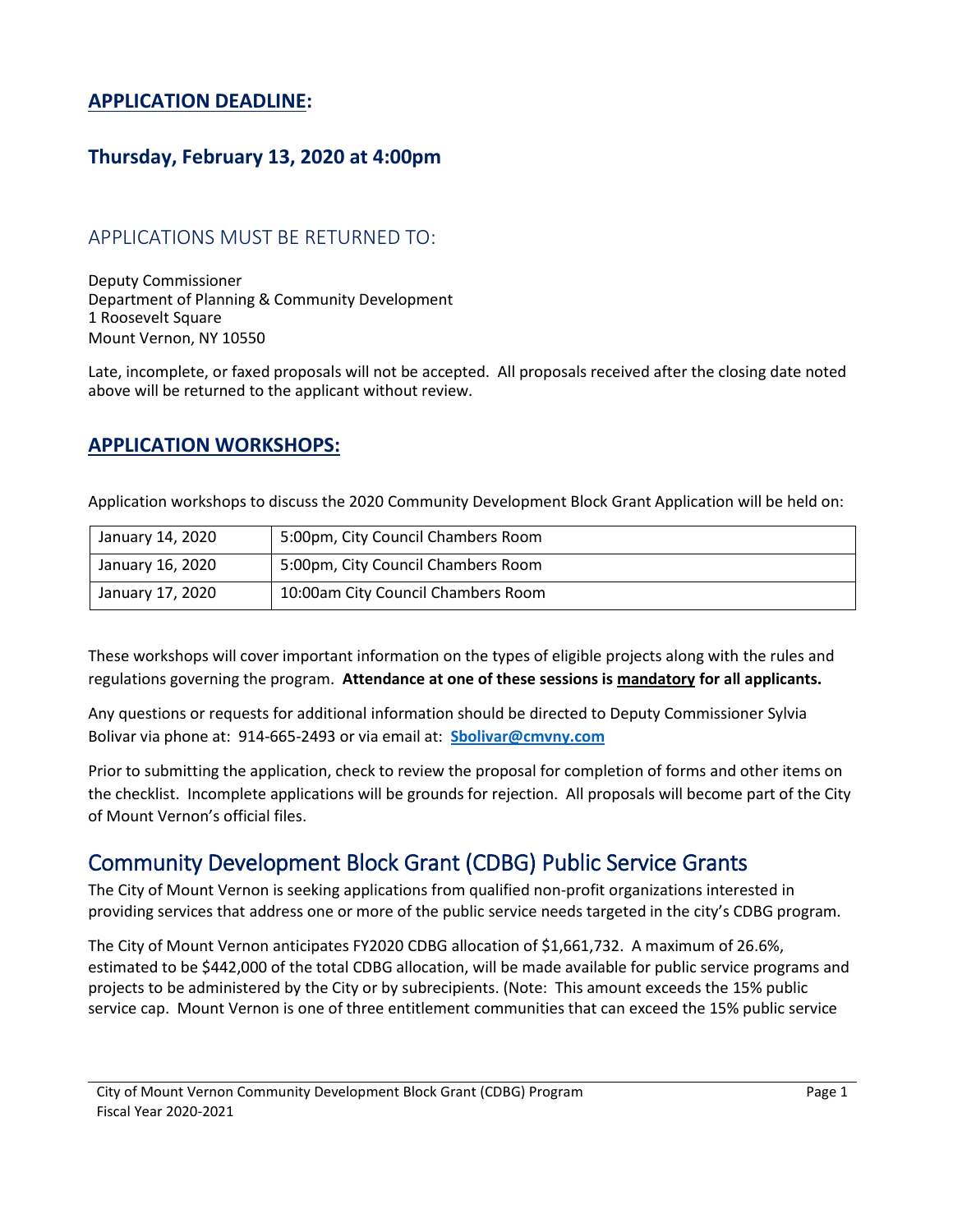cap per HUD). The City will also allocate 2019 Program Income Funds in the amount of \$53,996.25 towards public service programs to focus on crime prevention/public safety activities.

Each project grant request should be submitted as its own application. The City will consider all applications, however, the applicant should carefully review this package and note changes in the selection process that are contemplated due to the increasing administrative burden of such grant funding.

CDBG funds are not intended to sustain a program for an indefinite period of time.

Please keep this in mind as you develop your narrative and budget for FY 2020.

#### Pre-Application Workshops

Applicants are required to participate in one of three (3) Pre-Application workshops:

- Session I: Tuesday, January 14, 2020, 5:00pm, City Council Chambers Room
- Session II: Thursday, January 16, 2020, 5:00pm, City Council Chambers Room
- Session III: Thursday, January 17, 2020, 10:00am, City Council Chambers Room

#### **Public Hearing Presentation**

It is **mandatory** that applicants participate in a Public Hearing on Thursday, February 27, 2020 at 5:00pm. Applicants must present a summary of their application and, if previously funded, a summary of past performance. Applicants will have a limit of three minutes for presentations. Applicants that have received CDBG funding in the past must also report on past performance within the same time limit.

#### CDBG National Objectives

The primary objective of the CDBG program is the "development of viable urban communities by providing decent housing and sustainable living environments and expanding economic opportunities particularly for low-and-moderate-income individuals."

Applications for CDBG funding must meet one of the following HUD national objectives. A proposal that fails to meet one of these objectives is ineligible.

- 1. Directly benefit low-and moderate-income persons
- 2. Aid in the prevention or elimination of slum or blight
- 3. Meet an urgent need

Note: All information used to verify the program's national objective criteria must be documented, verifiable, and maintained in the subrecipients' records on-site.

#### **Benefit Low-and Moderate-Income Persons**

At least 70 percent of CDBG funds must benefit low-and moderate-income residents. To meet the national objective of benefitting low-and moderate-income persons each project must fall into one of the two categories outlined below:

I. Limited Clientele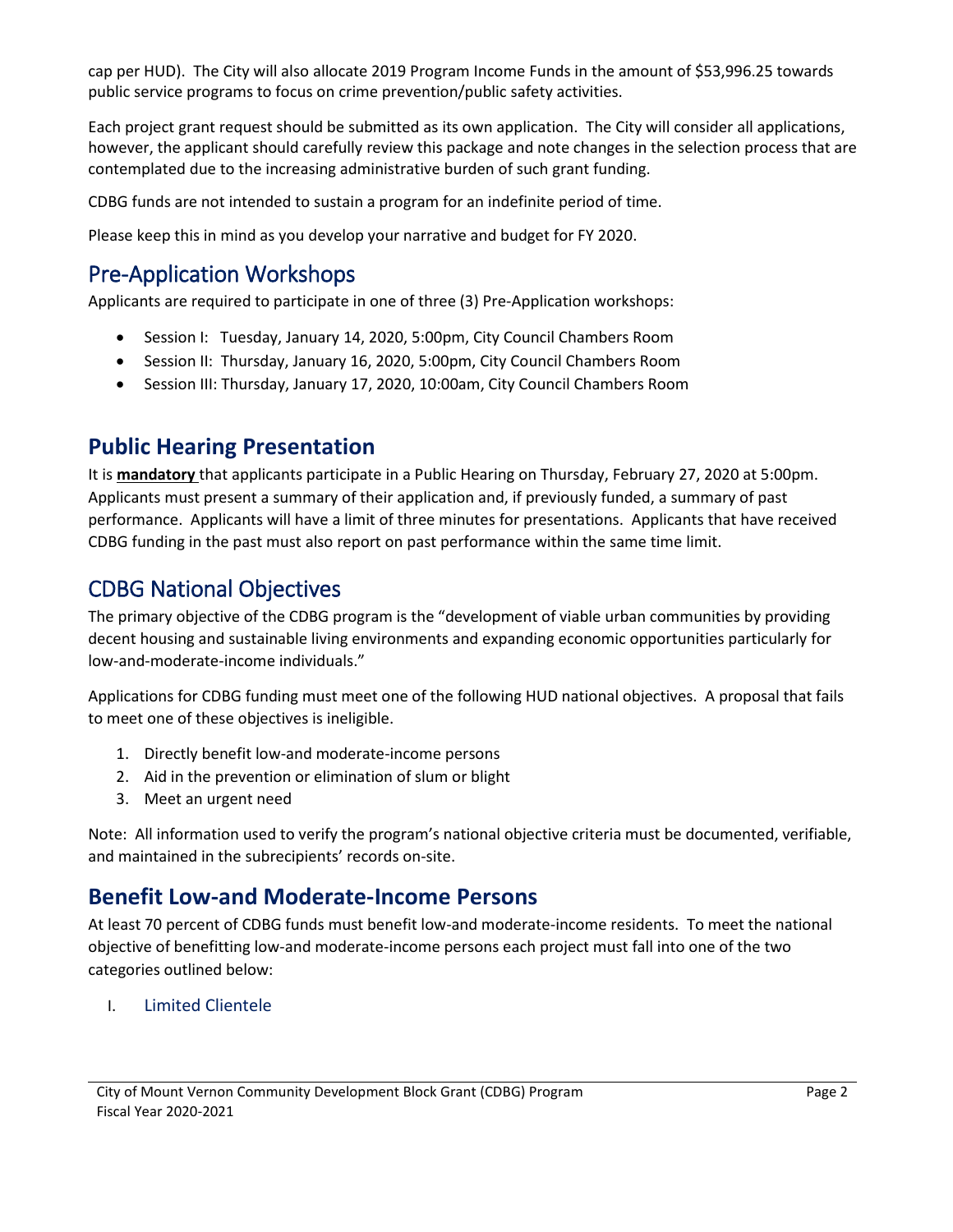Limited clientele activities benefit a limited group of people, at least 51 percent of those persons served must be low-and moderate-income persons. These activities must meet one of the following criteria:

- Benefit a clientele generally presumed by HUD to be principally low-and moderate-income (LMI): abused children, elderly persons, battered spouses, homeless persons, severely disabled persons, illiterate adults, persons living with AIDS, and migrant farm workers;
- Require information and documentation on family size and income documenting that at least 51 percent of clients are income eligible;
- Maintain eligibility requirements which limit the activity exclusively to income eligible persons.

#### II. Low Moderate Area Benefit (LMA)

In order to qualify as a LMA benefit a project must meet each of the following criteria:

- Be available to all residents of a particular area with delineated boundaries (service areas).
- At least 51 percent of the area residents are low-and moderate-income (Please refer to CDBG Map available at: [www.cmvny.com/cdbg](http://www.cmvny.com/cdbg)
- The service area is primarily residential

#### **Compliance**

An agency must maintain the following records for compliance (minimum requirements for both low moderate clientele and low moderate area:

- 1) Total number served;
- 2) Documentation that at least 51 percent of the program participants are low-to moderate-income unless those served are presumed eligible;
- 3) Intake forms showing household size, annual income, race and ethnicity of clients.

#### **Consolidated Plan**

In order to receive funding under certain HUD programs, the City of Mount Vernon is required to submit a Consolidated Plan to be approved by HUD. The purpose of the Plan is to provide for housing and related needs in a manner that improves the availability and affordability of decent, safe, and sanitary housing in a suitable living environment including housing for persons needing supportive services.

The City has published for comment the 2020-2024 Draft Consolidated Plan. Applicants are encouraged to review the draft consolidated plan to ensure any proposal is in alignment with the Plan. The draft Consolidated Plan can be viewed at: [www.cmvny.com/cdbg](http://www.cmvny.com/cdbg)

### Eligible Public Services

Public services are social service activities in the community that benefit low-to moderate-income citizens as per the CDBG regulations at [24 CFR Part 570.201 \(e\)](https://www.law.cornell.edu/cfr/text/24/570.201) *Public Services*.

Targeted public service activities include, but are not limited to:

- 
- After school/Child care  **Code Enforcement Services** Code Enforcement Services
- Drug abuse counseling and treatment Education programs
-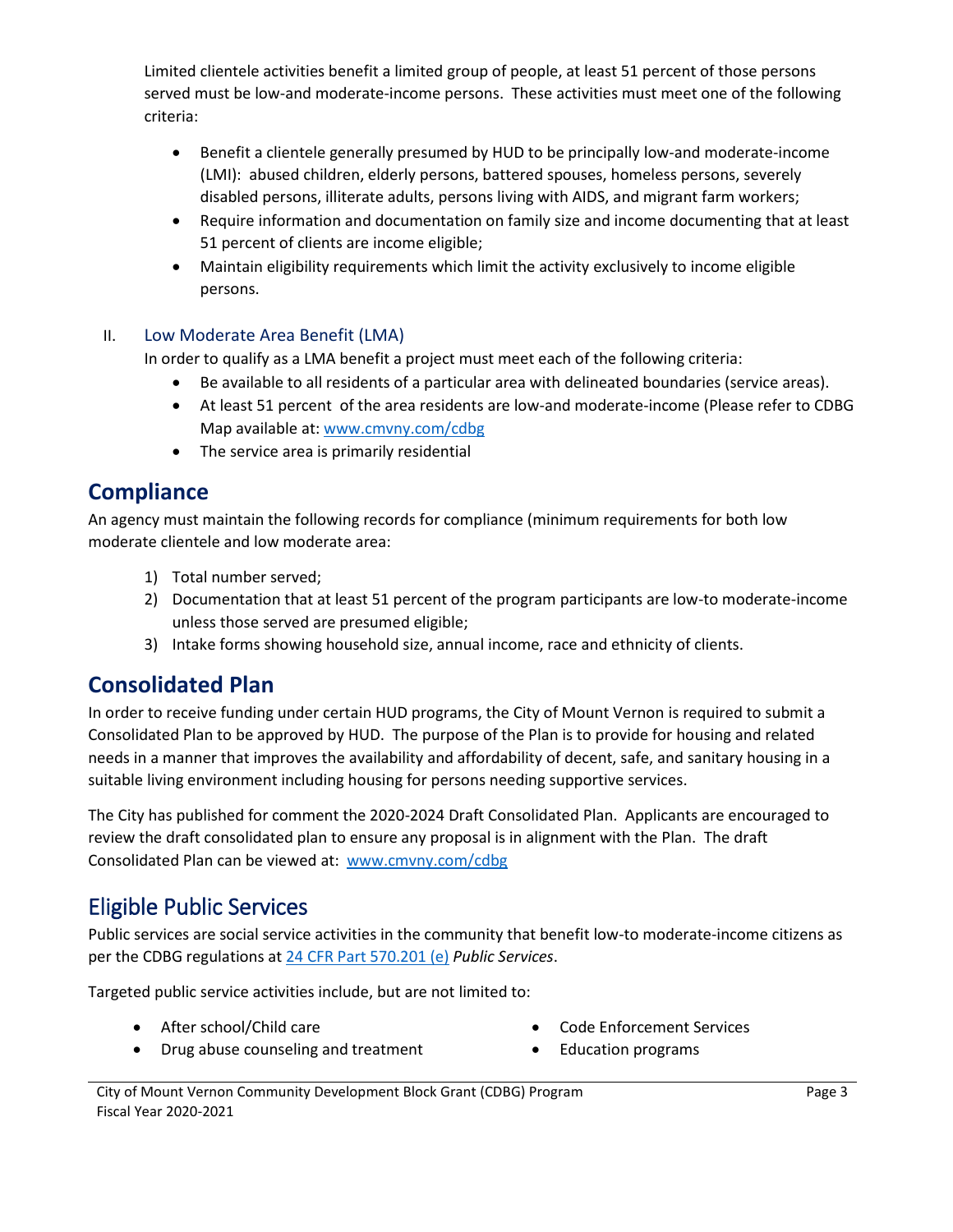- Fair housing activities Health care
- Job training/job creation **•** Literacy Programs
- 
- 
- Services for senior citizens **•** Transportation/Transit
- Youth Services
- 
- 
- Public safety services Cualified Veteran Services Cualified Veteran Services
- Recreation programs **•** Services for homeless persons
	-

The completed application must address one or more of the targeted public service needs listed above and must serve primarily low-to-moderate income persons in the City of Mount Vernon.

# Documentation of Client Eligibility

In accordance with CDBG Regulation 24 CFR 570.506, organizations must acquire information to determine client eligibility, as well as for general reporting purposes.

# Reporting

Agreements will include quarterly reporting requirements, as well as a cancellation clause. The cancellation clause will allow the City to cancel the contract should the City determine the subrecipient does not have the capacity to meet the implementation timeline or is not demonstrating compliance with contractual obligations in a timely manner.

# Contractual Requirements

Each grantee selected to receive funds is required to sign a contract with the City**. No costs incurred prior to the execution of an agreement with the City are reimbursable.** Under CDBG laws and regulations, certain requirements must be met in order to negotiate an agreement. These requirements include the following:

- 1. Applicants must demonstrate that they are a nonprofit organization or a governmental agency.
- 2. After an application is approved for funding, a contract will be prepared and sent by the City to the person identified by the applicant as the authorized official for signature. The contract will specify the amount of the award, the period for which the project is approved, the contract term, and administrative provisions. Special conditions attached to the award will also be specified in the agreement. Grantees will be required to submit and file quarterly reports on expenditures, performance progress and objectives.
- 3. Each agency receiving CDBG funding from the City is required to certify that it will conduct its business in compliance with the non-discrimination requirements of the City, State and Federal governments, as applicable.
- 4. In the event of non-compliance, the agreement may be terminated or suspended in whole or in part.
- 5. All recipients will be required to comply with the federal government's audit requirements as described in 2 CFR Part 200, Subpart F – Audit Requirements.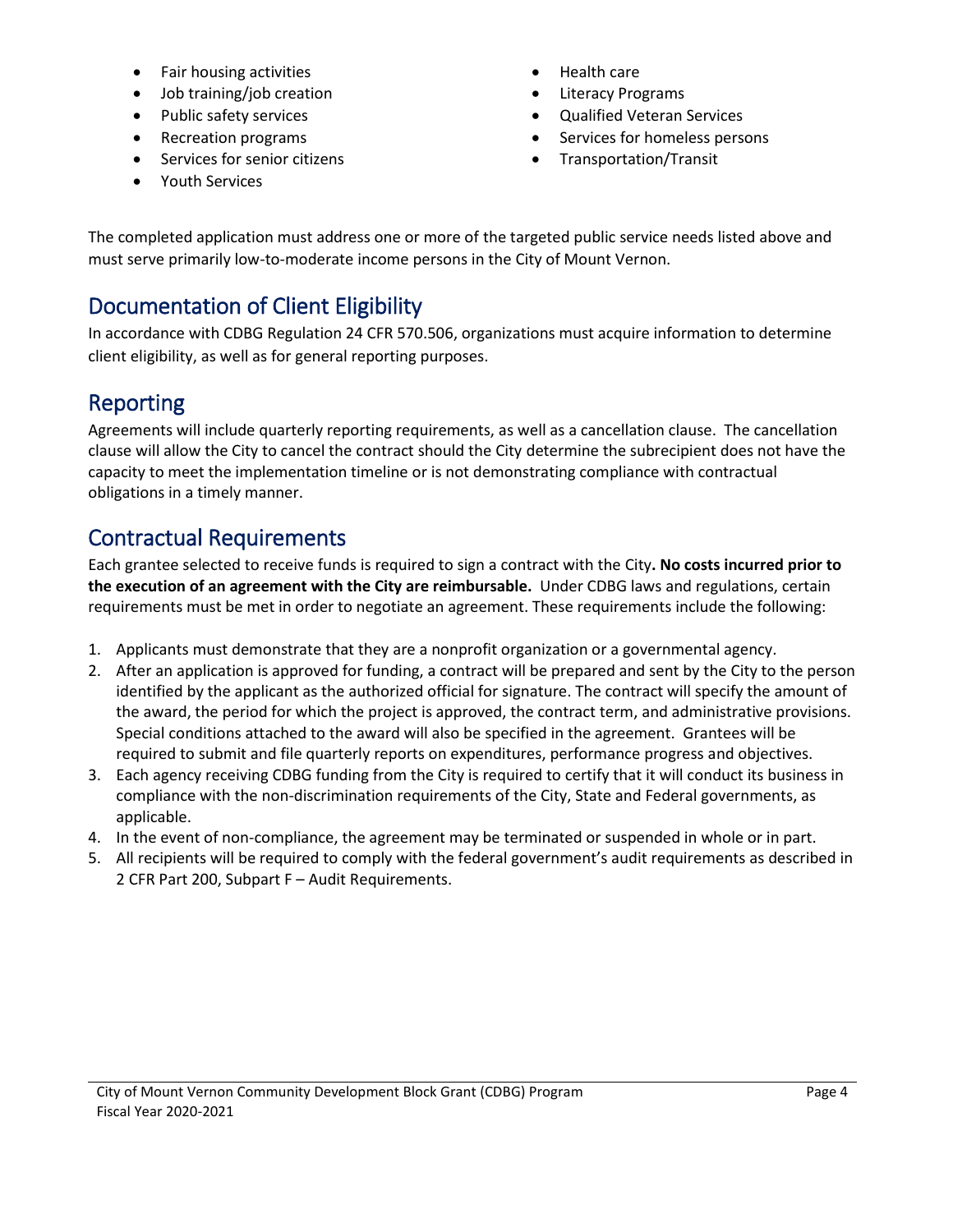#### **Religious Organizations**

Primarily religious organizations must meet conditions outlined at [\(§570.200\(j\)](https://www.hud.gov/sites/documents/DOC_16471.PDF) found in the CDBG regulations.<sup>1</sup> An organization that participates in the CDBG program shall not, in providing technical assistance, discriminate against a program beneficiary or prospective program beneficiary on the basis of religion or religious beliefs and may not engage in inherently religious activities such as worship, religious instruction, or proselytizing as part of the program of services funded under this part. If an organization conducts such activities, they must be offered separately, in time or location, from the programs funded by CDBG. Participation must be voluntary for the beneficiaries of the HUD-funded programs.

### CDBG FUNDING APPLICATION INSTRUCTIONS

#### APPLICATION DEADLINE

**Applications must be received at City Hall by Thursday, February 13, 2020 at 4:00pm.**

**Sylvia Bolivar Deputy Commissioner Department of Planning & Community Development 1 Roosevelt Square Mount Vernon, NY 10550**

Late Applications will not be accepted.

The 2020 CDBG Application is available at: [www.cmvny.com/cdbg](http://www.cmvny.com/cdbg)

Persons with disabilities may request reasonable accommodation. Requests should be made as early as possible to allow time to arrange the accommodations.

#### Review Process

All applicants will be reviewed for completeness and compliance with federal and local plans for spending.

#### February 27, 2020 Public Hearing

It is mandatory that applicants participate in the Public Hearing on February 27, 2020 at 5:00pm. Applicants must present a summary of their application and, if previously funded, a summary of past performance. Applicants will have a limit of three minutes for presentations. Applicants that have received CDBG funding in the past must also report on past performance with the same time limit.

#### Applications will be evaluated on the following:

- 1. Conformity to Consolidated Plan (10 points)
- 2. Organizational Capacity and Experience (20 points)
- 3. Evidence of Need for Service (10 points)
- 4. Statement of Work/Scope of Services (25 points)
- 5. Budget (25 points)\*

 $\overline{\phantom{a}}$ 

 $1$  Please refer to 2-12 of CDBG Chapter 2 Activity Selection and Implementation Document.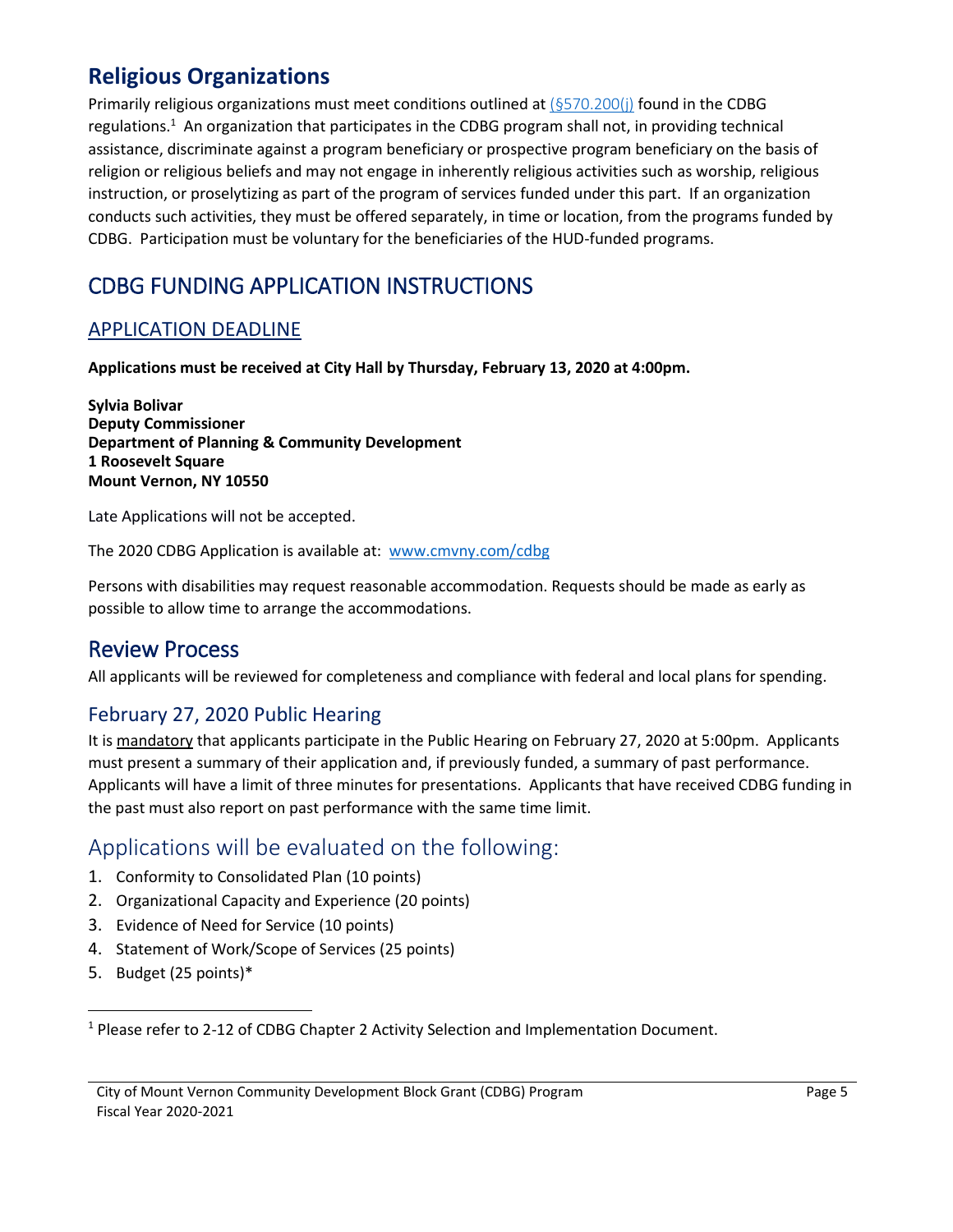- 6. Leveraging Proposed Funds to Other Sources of Funds (10 points)
- 7. Bonus Points (10 points)

#### **Total points applicant can earn: 100 points**

In addition to the 100 points, applicants can earn up to 10 bonus points based on submission of a collaborative proposal.The City of Mount Vernon is encouraging applicants to collaborate with City agencies and other non-profit organizations to collectively identify key needs and opportunities. To earn the maximum of 10 points, an applicant must collaborate with another agency(ies), and identify the lead agency and present the collaborative proposal on a single application.

#### **Total points applicant can earn with Bonus Points: 110 points\***

\* The City prefers making grants in an amount of no less than \$50,000. Among the factors for assigning points under this category will be how the applicant respects this preference. Applicants requiring less than the preferred minimum for their project are strongly encouraged to partner with another agency and determine who the lead applicant is. Proposals will need to include roles and responsibilities between the lead applicant and partner agencies. General administrative expenses must be limited to 10 percent. The City is looking to ensure maximum benefit to low-and-moderate income persons from the grant award.

#### SELECTION PROCESS:

As part of the City of Mount Vernon's continuing effort to restore integrity in its federally-supported community development programs and create transparency in the application and selection process for selecting subrecipients, applicants are reminded that federal funds are being awarded by the City on a competitive basis based on the application criteria outlined above. Therefore, to ensure a transparent process and comply with federal guidelines, applicants must refrain from lobbying any City official, as such action is strictly prohibited. To the extent that applicants wish to include letters of support, such letters should be included with the application materials so that it may be made a part of the official record.

#### Application Checklist:

- ☐ IRS non-profit determination letter
- ☐ Organizational Capacity and Effectiveness
- ☐ Need for the Project and Target Population Description
- ☐ Statement of Work/Scope of Services
- ☐ Roster of Board Members
- ☐ Conflict of Interest Questionnaire
- ☐ Proposed Timeline
- ☐ Budget
- ☐ Proposed Project Costs
- $\Box$  Certifications signed by authorized official
- ☐ Public Hearing Form
- ☐ Financial Audit Report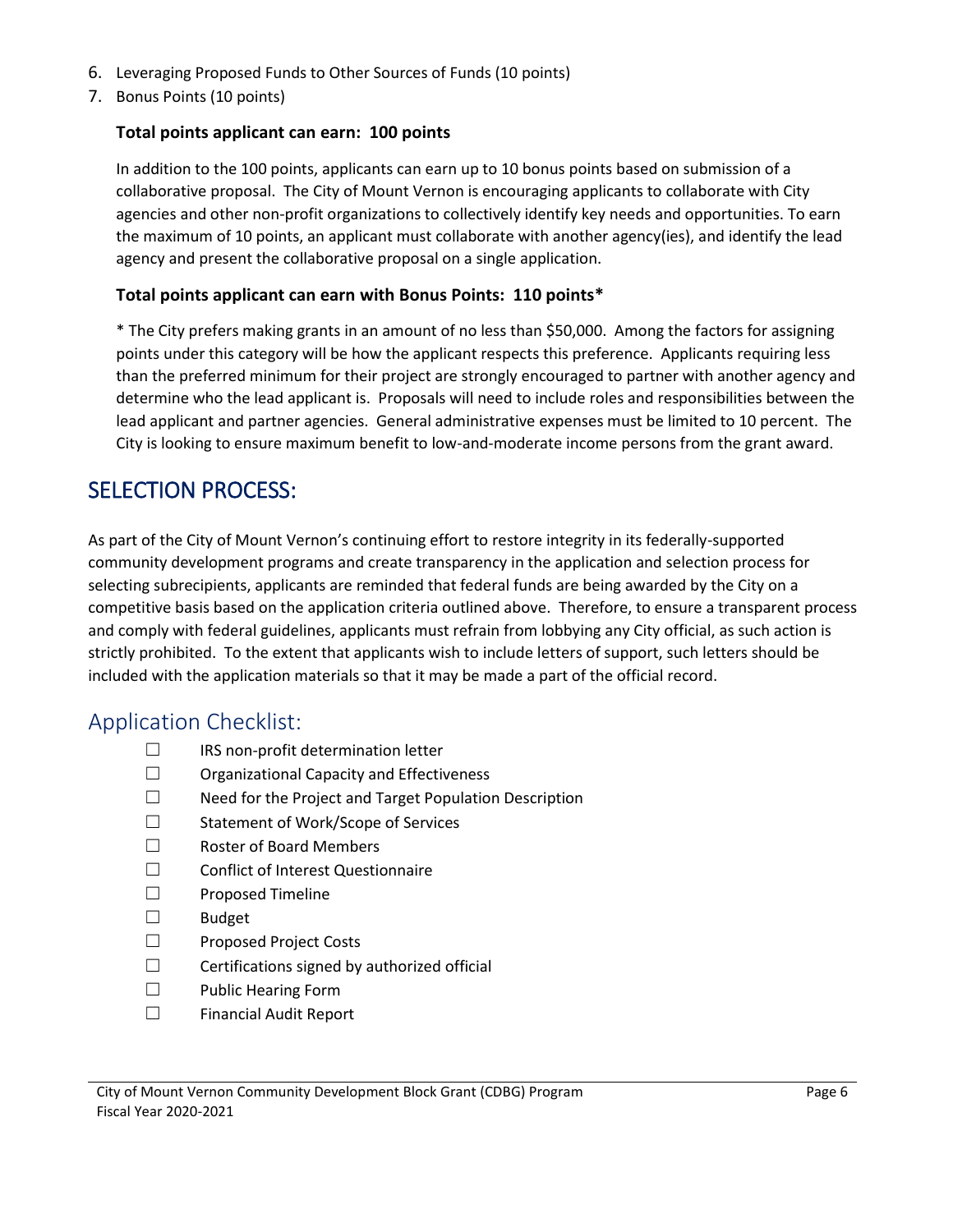

# Fiscal Year 2020 **CITY OF MOUNT VERNON COMMUNITY DEVELOPMENT BLOCK GRANT PROGRAM** *Instructions for the Application for Funding*

The City of Mount Vernon anticipates FY2020 CDBG allocation of \$1,661,732. A maximum of 26.6%, estimated to be \$442,000 of the total CDBG allocation, will be made available for public service programs and projects to be administered by the City or by subrecipients. (Note: This amount exceeds the 15% public service cap. Mount Vernon is one of three entitlement communities that can exceed the 15% public service cap per HUD). The City will also allocate 2019 Program Income Funds in the amount of \$53,996.25 towards public service programs with a focus on crime prevention activities.

#### **NOTICE TO ALL APPLICANTS**

- **1. CDBG applicants are required to participate in a pre-application workshop.**
- **2. In addition, applicants are required to present their application at the public hearing being held on February 27, 2020. The presentation must include a summary of the proposal as well as a summary of past performance (if previously funded). Failure to present at the public hearing will disqualify the applicant from receiving funding.**
- **3. General administrative expenses must be limited to 10 percent. The City is looking to ensure maximum benefit to low-and-moderate income persons from the grant award.**
- **4. The Urban Renewal Agency will not accept late or incomplete applications.**
- **5. No allocation of CDBG funds will be made to a project for which a CDBG application has not been received by the City.**
- **6. All CDBG funds allocated to projects shall be used within 12 months of the date of the allocation, or such funds are subject to being reprogrammed by the City.**
- **7. An application for CDBG funds is not a guarantee of an allocation of CDBG funding. Allocation of CDBG funding is determined through the review of all accepted applications by the Citizen Review Committee.**
- **8. CDBG subrecipient allocations are subject to change based on the official Federal CDBG allocation to the City of Mount Vernon.**

If you have questions or need assistance, please contact Sylvia Bolivar at (914) 665-2493 or via email at: [Sbolivar@cmvny.com](mailto:Sbolivar@cmvny.com) . Additional application information can be found at: [www.cmvny.com/cdbg](http://www.cmvny.com/cdbg)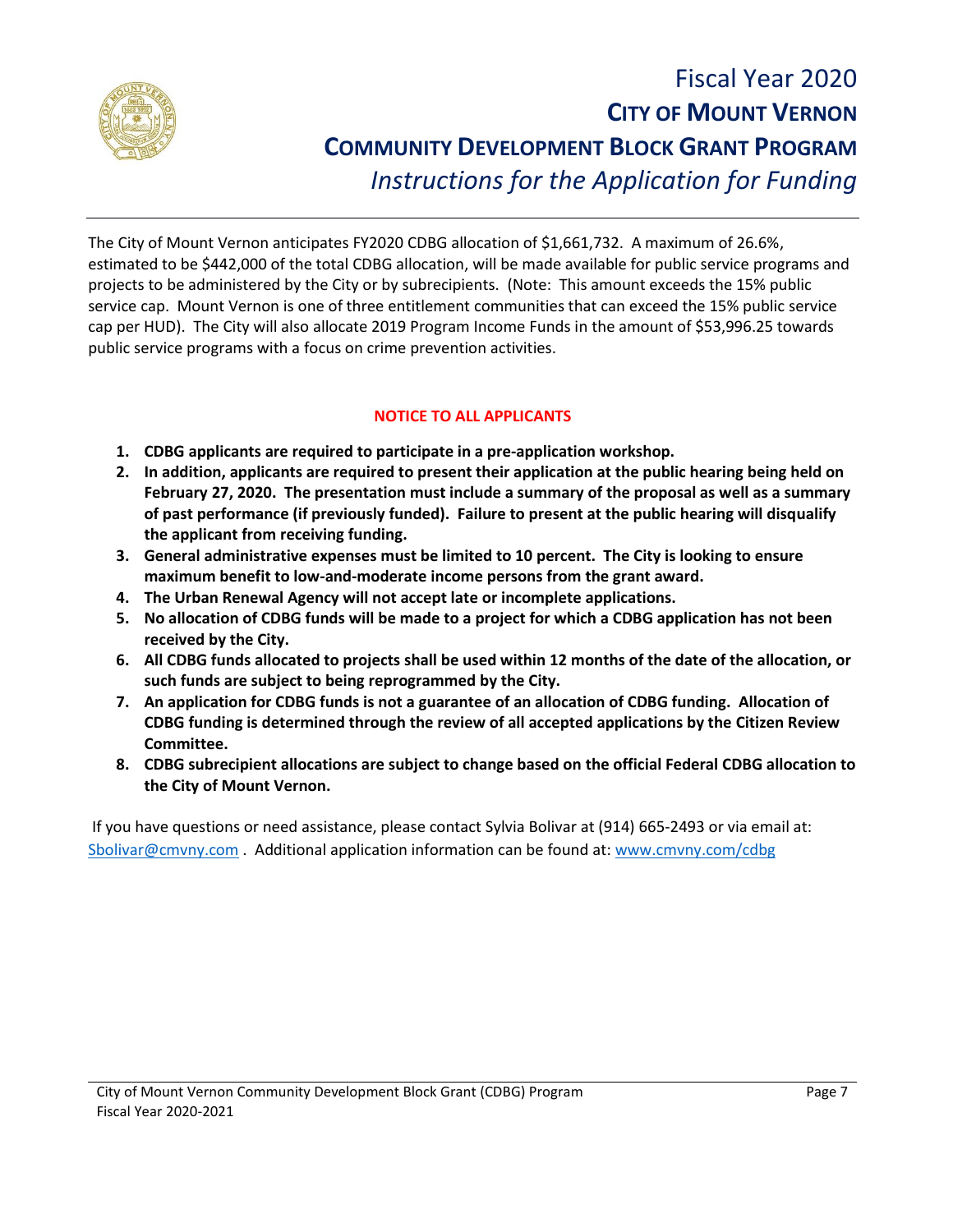# **CDBG Annual Funding Application Projected Timeline:**

| <b>Task or Event</b>                                                                                                                                                                                                                                                                                                                                                        | <b>Date/Deadline</b>                                                                                                  | <b>Where</b>                                                                                   |  |  |  |
|-----------------------------------------------------------------------------------------------------------------------------------------------------------------------------------------------------------------------------------------------------------------------------------------------------------------------------------------------------------------------------|-----------------------------------------------------------------------------------------------------------------------|------------------------------------------------------------------------------------------------|--|--|--|
| <b>CDBG Application Released</b>                                                                                                                                                                                                                                                                                                                                            | December 31 2020                                                                                                      | www.cmvny.com/cdbg                                                                             |  |  |  |
| <b>Pre-Application Workshops</b><br>(Mandatory for applicants to attend<br>one workshop)                                                                                                                                                                                                                                                                                    | Session I: January 14, 2020, 5:00pm<br>Session II: January 16, 2020, 5:00pm<br>Session III: January 17, 2020, 10:00am | City Hall<br><b>City Council Chambers Room</b><br>1 Roosevelt Square<br>Mount Vernon, NY 10550 |  |  |  |
| <b>Applications Due</b>                                                                                                                                                                                                                                                                                                                                                     | February 13, 2020, 4:00pm                                                                                             | Hand Delivery Recommended                                                                      |  |  |  |
| Public Hearing: 2020-2021 Annual<br>Action Plan; Past CDBG<br>Performance and Mandatory<br><b>Applicant Presentations</b>                                                                                                                                                                                                                                                   | February 27, 2020, 5:00pm                                                                                             | City Hall<br><b>City Council Chambers Room</b><br>1 Roosevelt Square                           |  |  |  |
| Release of Draft FY 2019-20 Annual<br>Action Plan for 30-day public review<br>and comment period                                                                                                                                                                                                                                                                            | March 31, 2020                                                                                                        | www.cmvny.com/cdbg                                                                             |  |  |  |
| Public Hearing: To hear public<br>comment on the proposed goals<br>and funds allocation of the FY2019-<br>20 Annual Action Plan                                                                                                                                                                                                                                             | April 7, 2020                                                                                                         | City Hall<br><b>City Council Chambers Room</b><br>1 Roosevelt Square                           |  |  |  |
| Conclusion of Public Review and<br>comment period for 2020-2021<br><b>Annual Action Plan</b>                                                                                                                                                                                                                                                                                | May 1, 2020                                                                                                           |                                                                                                |  |  |  |
| Final Approval of the 2020 Annual<br>Action Plan by HUD                                                                                                                                                                                                                                                                                                                     | <b>TBD</b>                                                                                                            |                                                                                                |  |  |  |
| <b>Subrecipient Grant Award</b><br>Notification                                                                                                                                                                                                                                                                                                                             | <b>TBD</b>                                                                                                            |                                                                                                |  |  |  |
| The City of Mount Vernon endeavors to make all public meetings accessible to persons with disabilities. With 7 days<br>advance notice, special assistance can be provided for sight and/or hearing-impaired persons at public hearings.<br>Please call 914-665-2493 or email: sbolivar@ci.mount-vernon.ny.us to request an accommodation to participate in this<br>meeting. |                                                                                                                       |                                                                                                |  |  |  |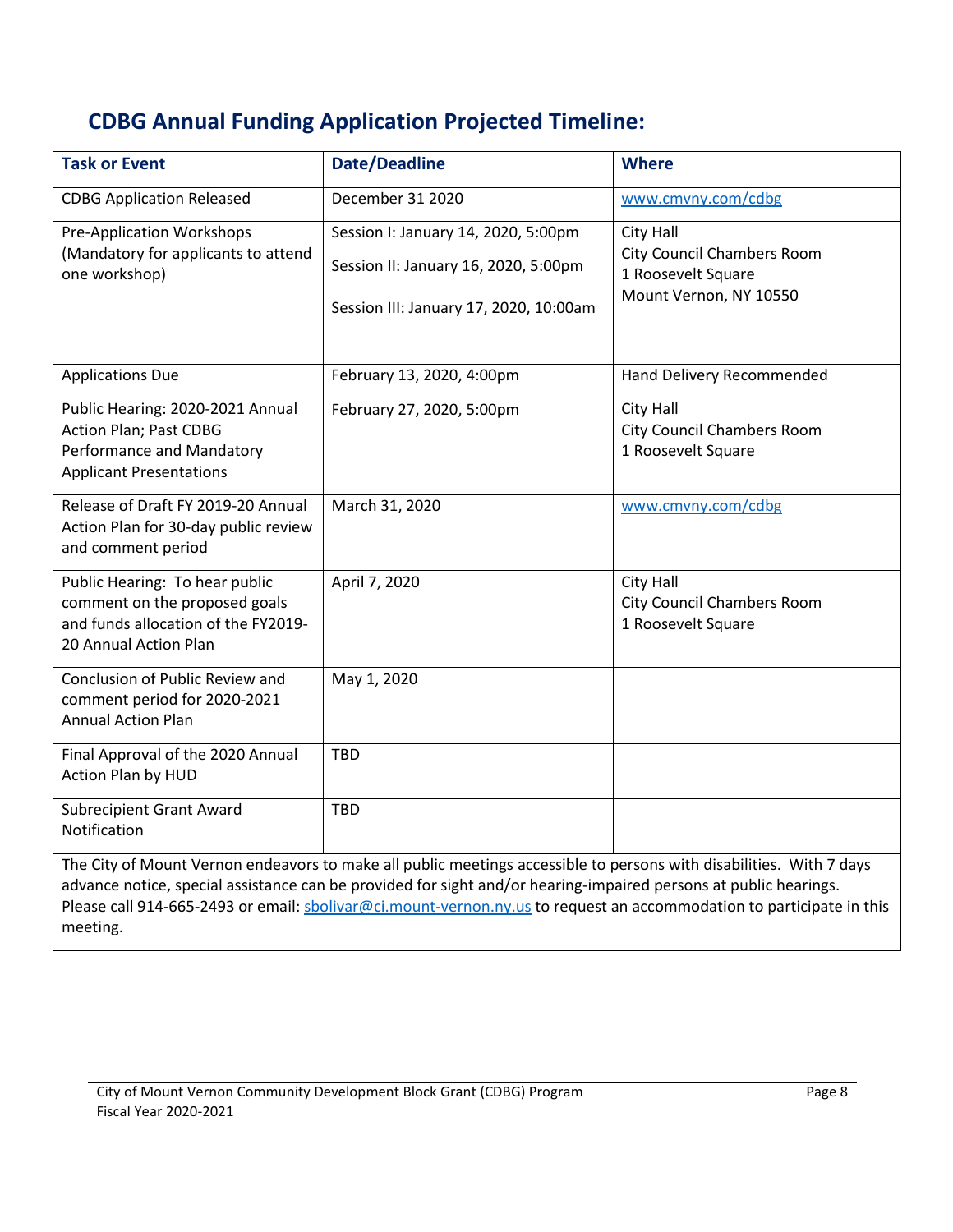

# Fiscal Year 2020 **CITY OF MOUNT VERNON COMMUNITY DEVELOPMENT BLOCK GRANT PROGRAM** *Application for Funding*

| Project    | <b>Public Service</b> | 501(c)(3) EIN Number: |
|------------|-----------------------|-----------------------|
| Category:  |                       |                       |
| (check one |                       |                       |
| only)      |                       |                       |

## Applicant Agency Information

| Applicant legal name:        |            |            |                       |                  |         |
|------------------------------|------------|------------|-----------------------|------------------|---------|
| <b>Contact Person:</b>       |            |            |                       |                  |         |
| <b>Contact Person Title:</b> |            |            |                       |                  |         |
| <b>Mailing Address:</b>      |            |            |                       |                  |         |
| <b>Street Address (If</b>    |            |            |                       |                  |         |
| different from mailing)      |            |            |                       |                  |         |
| Phone:                       |            |            |                       |                  |         |
| Email:                       |            |            |                       |                  |         |
| Website URL:                 |            |            |                       |                  |         |
| Type of agency:              | Non Profit | Government | For Profit            | Faith-Based      | JOther: |
| Date of incorporation:       |            |            |                       | Tax ID number:   |         |
| <b>Agency DUNS number:</b>   |            |            |                       | Annual operating |         |
| Number of paid staff:        |            |            | Number of volunteers: |                  |         |

### Project Information

| Project Name:              |  |
|----------------------------|--|
| Project Address:           |  |
| <b>Project Start Date:</b> |  |
| <b>Project End Date:</b>   |  |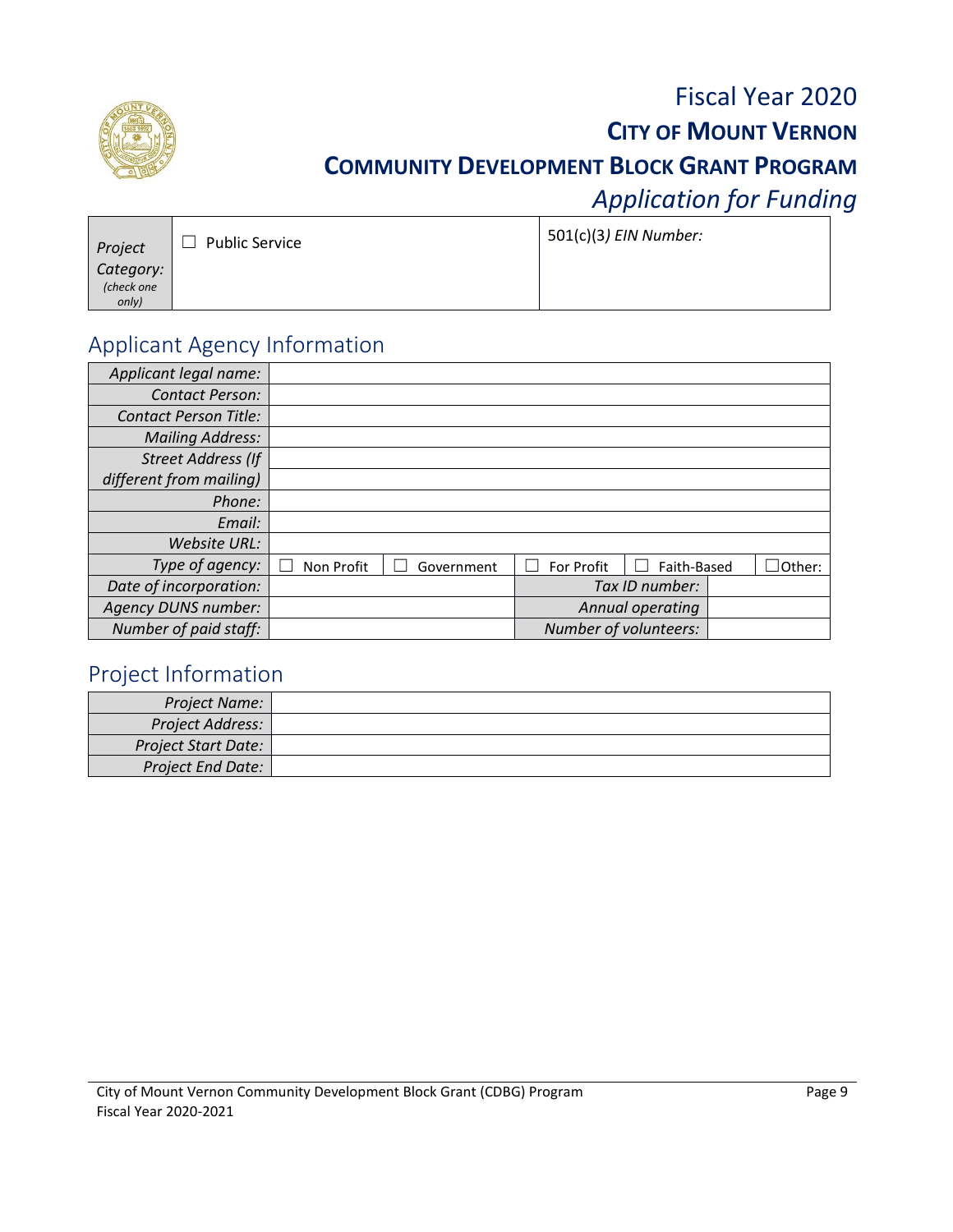### Eligible Public Service Activity

List the specific public service activity (or activities) the proposal would carry out from either those identified on page 3-4 of this Notice or in the CDBG Guide on National Objectives and Eligible Activities available at: [www.cmvny.com/cdbg](http://www.cmvny.com/cdbg)

### National Objective the Program will meet:

- ☐ Benefit to low/moderate income person
- $\Box$  Elimination of slums and blight
- $\Box$  Urgent Need (response to a natural disaster)

## National Objective Benefit Type:

- ☐ Low/Moderate Limited Clientele (LMC)
- ☐ Low/Moderate Area Benefit (LMA)

#### Funding Request

| <b>Requested Amount:</b> | <b>Other Funding Sources:</b>                                           |  |
|--------------------------|-------------------------------------------------------------------------|--|
| Total Program cost:      | Percentage of City of Mount Vernon<br><b>Funds Toward Program Cost:</b> |  |

### Contact Information

Provide the following information for a program contact person, a financial contact person, the person who wrote the application, and an authorized contact. Include attachments of job descriptions and resumes for key staff.

|                                                                                             | <b>Name</b> | <b>Title</b> | <b>Phone/Email</b> |
|---------------------------------------------------------------------------------------------|-------------|--------------|--------------------|
| <b>Program Contact</b><br>Someone who works<br>with the program on<br>a daily basis and can |             |              |                    |
| answer questions<br><b>Finance Contact</b>                                                  |             |              |                    |
| <b>Application Contact</b>                                                                  |             |              |                    |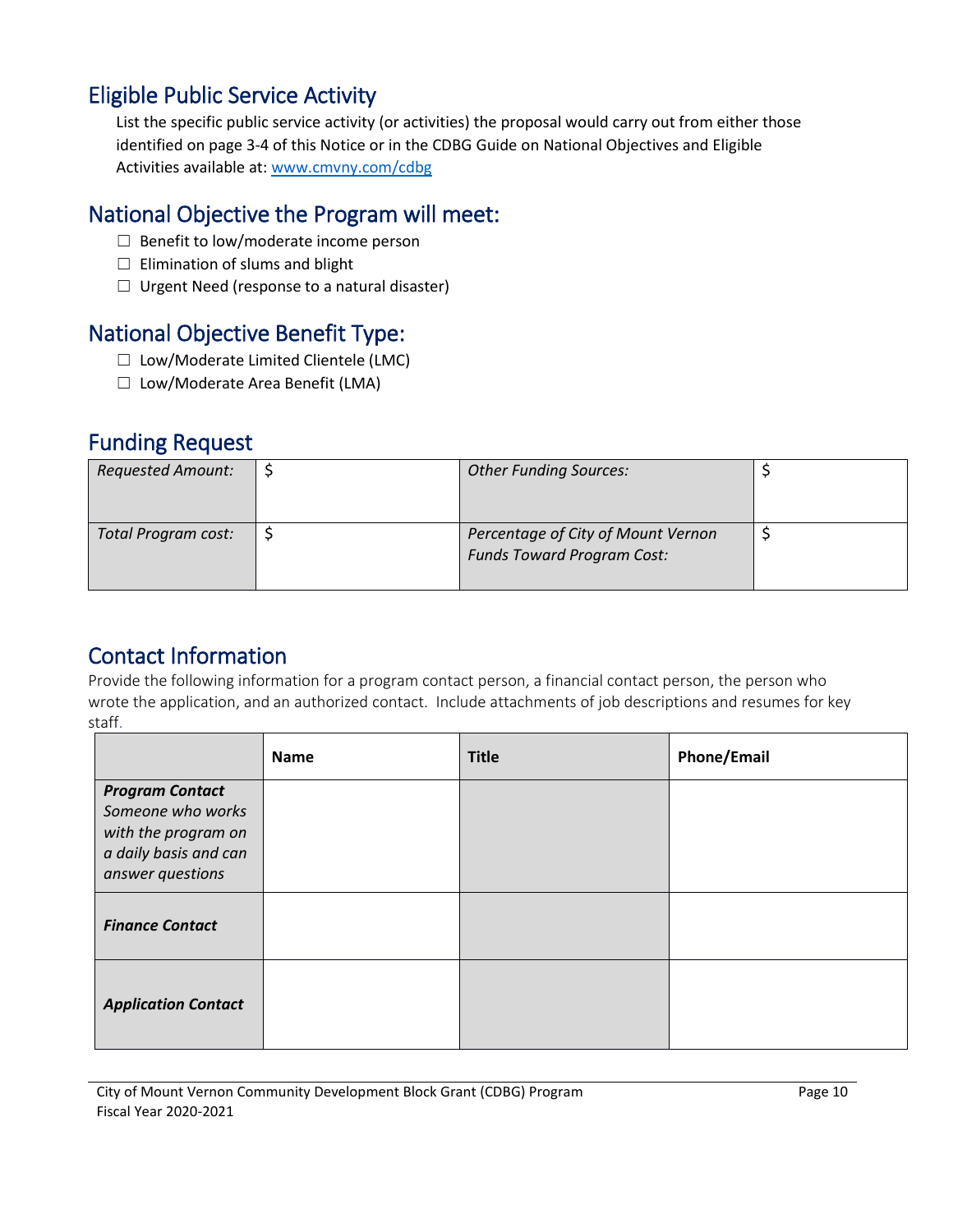| on behalf of the<br>organization |
|----------------------------------|

#### **Section 1: Conformity to Consolidated Plan (10 points)**

(Please submit on a separate page. One-page maximum)

#### Consolidated Plan Narrative

The City's 2020-2024 Draft Consolidated Plan is available at: [www.cmvny.com/cdbg.](http://www.cmvny.com/cdbg) Applicant should refer to the Draft Consolidated Plan and complete a narrative that answers how their proposed public service addresses an identified need/strategy.

#### **Section 2: Organizational Capacity and Experience (20 points)**

(Please submit on a separate page. Three-page maximum)

#### Project Narrative

Complete a narrative that answers the following questions:

- 1. Provide an organizational overview of your agency, including:
	- a. A description of the history, mission, and services of the organization;
	- b. Year of incorporation;
	- c. Years of direct experience with the program;
	- d. Description of staff experience with program; and
	- e. Federal grant management experience.
- 2. Program-Specific Organizational Chart:

Include all employees that contribute time toward this program, whether funded by CDBG or some other source. Identify staff that are funded by CDBG. Include name, staff title, and years of experience with this program.

- 3. Has your organization carried out or attempted this CDBG program before?
	- a. □ Yes □ No
	- b. If you answered yes to Question 3a, please answer the following questions. If you do not have specific information, please provide estimates.
	- c. Has your organization ever attempted a similar project? If yes, what were the results?
	- d.  $\Box$  Yes  $\Box$  No If yes, for how many years?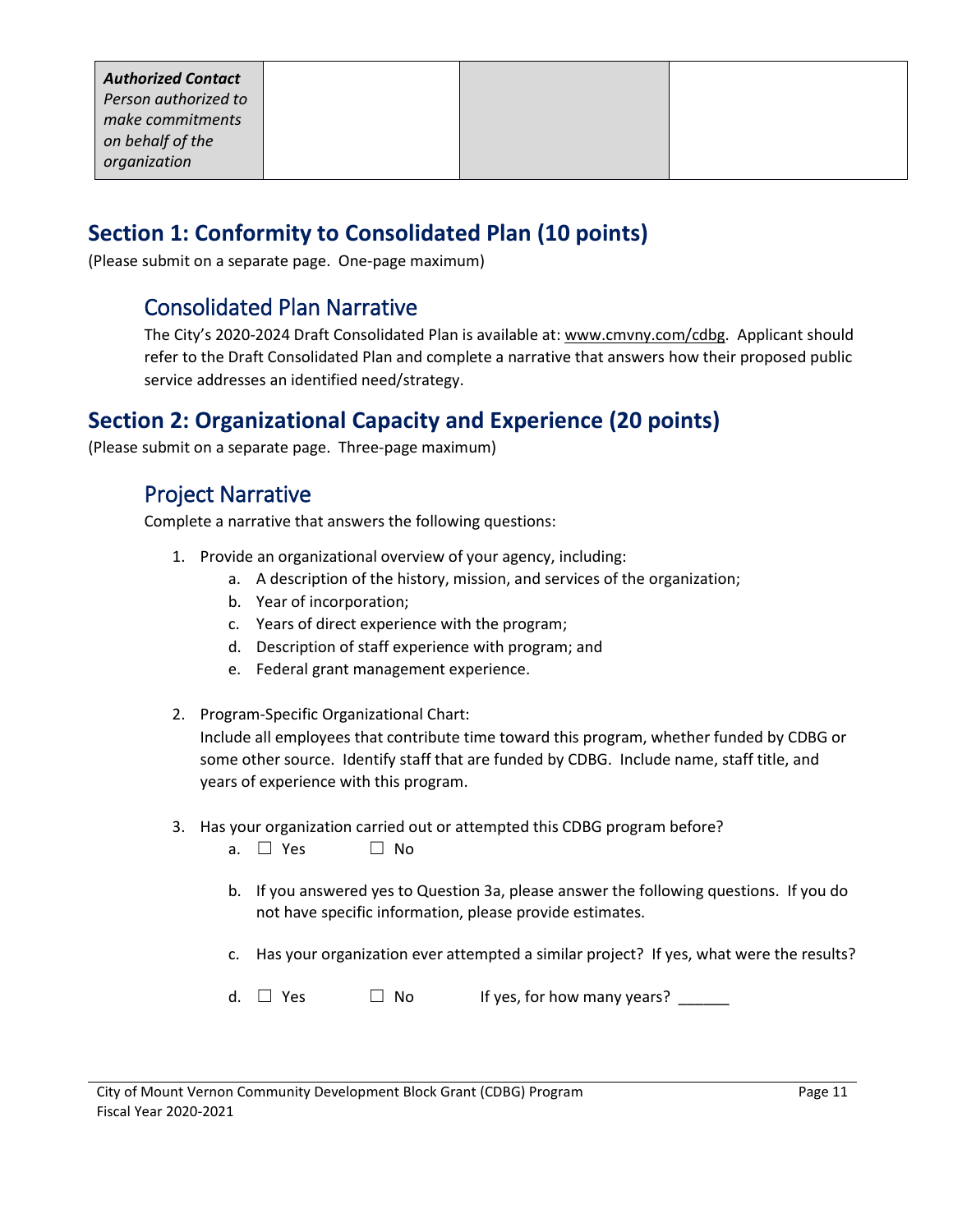- 4. Has this program received funding from the City of Mount Vernon before?  $\Box$  Yes  $\Box$  No If yes, for how many years?
- 5. What was the funding amount and number of persons served for this program for the last complete year?

Year: \_\_\_\_\_\_ Amount: \_\_\_\_\_\_\_ Planned Number Served: \_\_\_\_\_\_

Actual Number Served:

b. If you did not meet your planned number served, please provide an explanation below.

#### **Section 3: Evidence of Need for Service (10 points)**

(Please submit on a separate page. Two-page maximum)

### Need for the Project and Target Population Description

- 1. What community need will your project address? Describe the need and provide data that helps reviewers understand how much demand there is in the community for your project.
- 2. CDBG funding may be used for Mount Vernon residents only. What is the total number of persons to be served? How did you arrive at this number? Of this total number to be served, how many people are low/moderate income? Describe the target population in terms of age, gender, ethnicity, income level, and other defining characteristics. Identify special needs groups to be served (for example, abused children or spouses, elderly persons 62 years or older, disabled adults, illiterate adults, persons living with HIV/AIDS, or homeless).
- **3.** Describe how your organization intends to document the income eligibility of participants. Include as much local data as possible, as well as any relevant statistics collected by the applicant organization, such as the number of referral calls, number of clients on waiting lists, time on waiting list, etc. Describe how the need for this service has changed in the past three to five years. Provide sources for your information.

#### **Section 4: Statement of Work/Scope of Services (25 points)**

(Please submit on a separate page. Three-page maximum)

Also note that this information will be used to structure the statement of work portion of the contract with the City of Mount Vernon.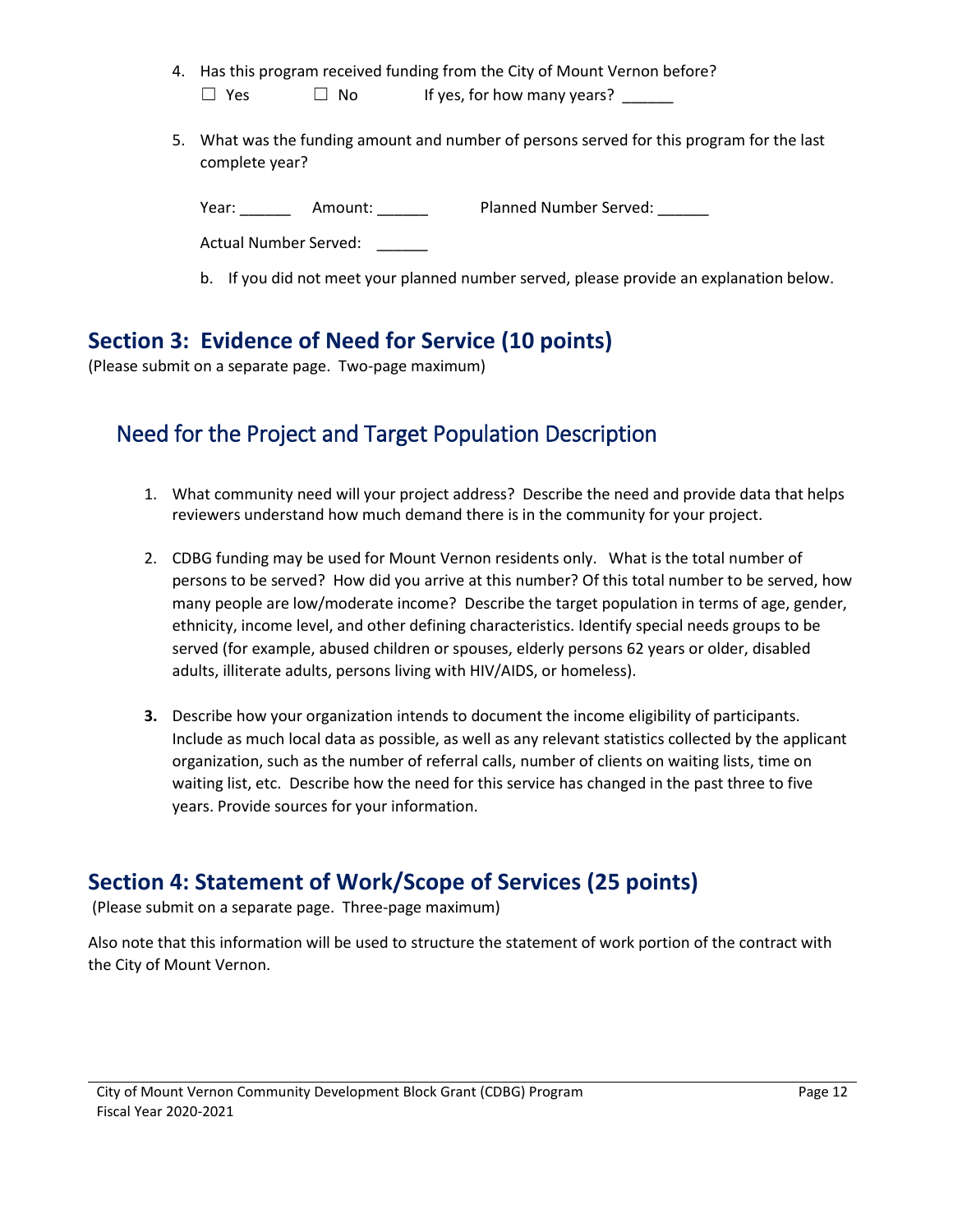#### Work Plan

Provide a work plan narrative that details each service activity the program will undertake to achieve the program's goal. Include the following:

- A description of the work to be performed, including the activities to be undertaken or the services to be provided;
- Up to three outcomes of the project and how success will be measured;
- A list of other organizations, if any, participating in this program;
- A description of how the project addresses the goals and objectives;
- A list of program locations and hours of operation;
- A description of intake procedures and eligibility documentation, including methods to be used to implement HUD's client eligibility guidelines;
- A description of the use of volunteers to supplement paid staff;
- A description of outreach plan for clients and volunteers;
- A program evaluation plan; and
- Indicate whether the service is a new or expanded service.

#### Timeline

| <b>Proposed Timeline</b> |                                                                                      |  |  |  |  |
|--------------------------|--------------------------------------------------------------------------------------|--|--|--|--|
|                          | Project Completion Date: ___                                                         |  |  |  |  |
|                          | Outline program plan activities/events that will take place during the award period. |  |  |  |  |
| Program Schedule         | Activity/Action                                                                      |  |  |  |  |
| Quarter 1:               |                                                                                      |  |  |  |  |
| Quarter 2:               |                                                                                      |  |  |  |  |
| Quarter 3:               |                                                                                      |  |  |  |  |
| Quarter 4:               |                                                                                      |  |  |  |  |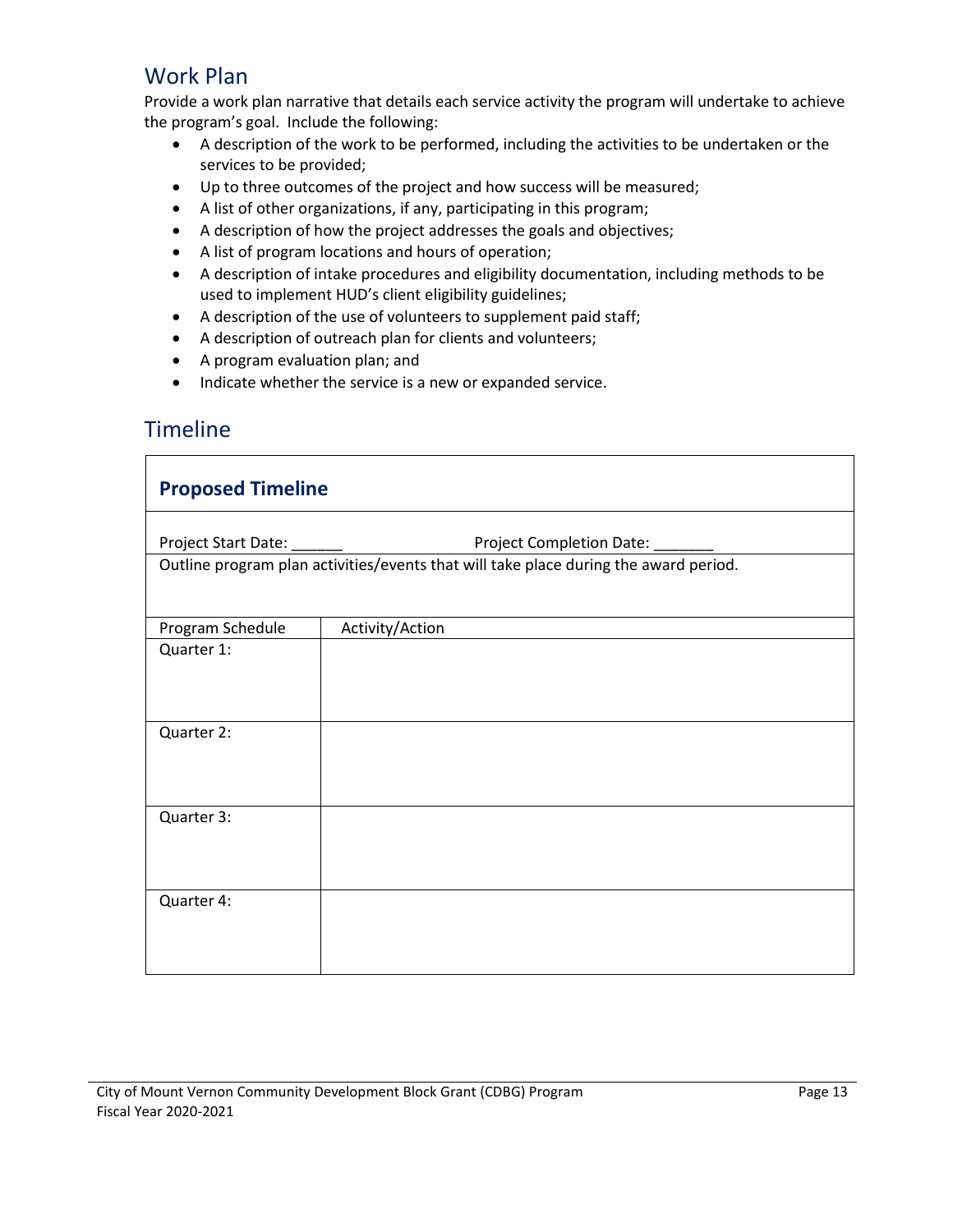#### Coordination

What other agencies has your organization consulted with or collaborated with to maximize resources and avoid duplication of services? How do you propose to coordinate your services with other community agencies and leverage resources? Please submit on a separate page. One page maximum.

#### Accessibility

How will participants get to the facility? What efforts will your agency and partners make to promote your program and reach isolated individuals? Describe how the facility complies with Americans with Disabilities Act (ADA) requirements regarding accessibility.

#### Success Story

(Please submit on a separate page. One page maximum)

Please relay a success story that best illustrates your program outcomes. The story should illustrate your program's effect on a single individual or family.

### **Section 5: Budget (25 points)**

(Please complete Appendix A- Proposed Project Costs and Appendix B - Detailed Budget)

### Budget Narrative

Describe the program budget, including itemized revenues and expenses. The budget narrative should explain the total program budget in detail based on the budget line items in the order they are listed on the budget form. Provide an explanation for each line item expense.

General administrative expenses must be limited to 10 percent. The City is looking to ensure maximum benefit to low-and-moderate income persons from the grant award.

### Financial Audit Report

Applicants are required to submit a copy of their most recent financial audit for the prior fiscal year.

### **Section 6: Leverage**

(Please provide related information on Appendix A- Proposed Project Costs and Appendix B - Detailed Budget)

### Leveraging Other Funds

Applicants should provide in their budget proposal how other funds will be leveraged by the proposed funding request.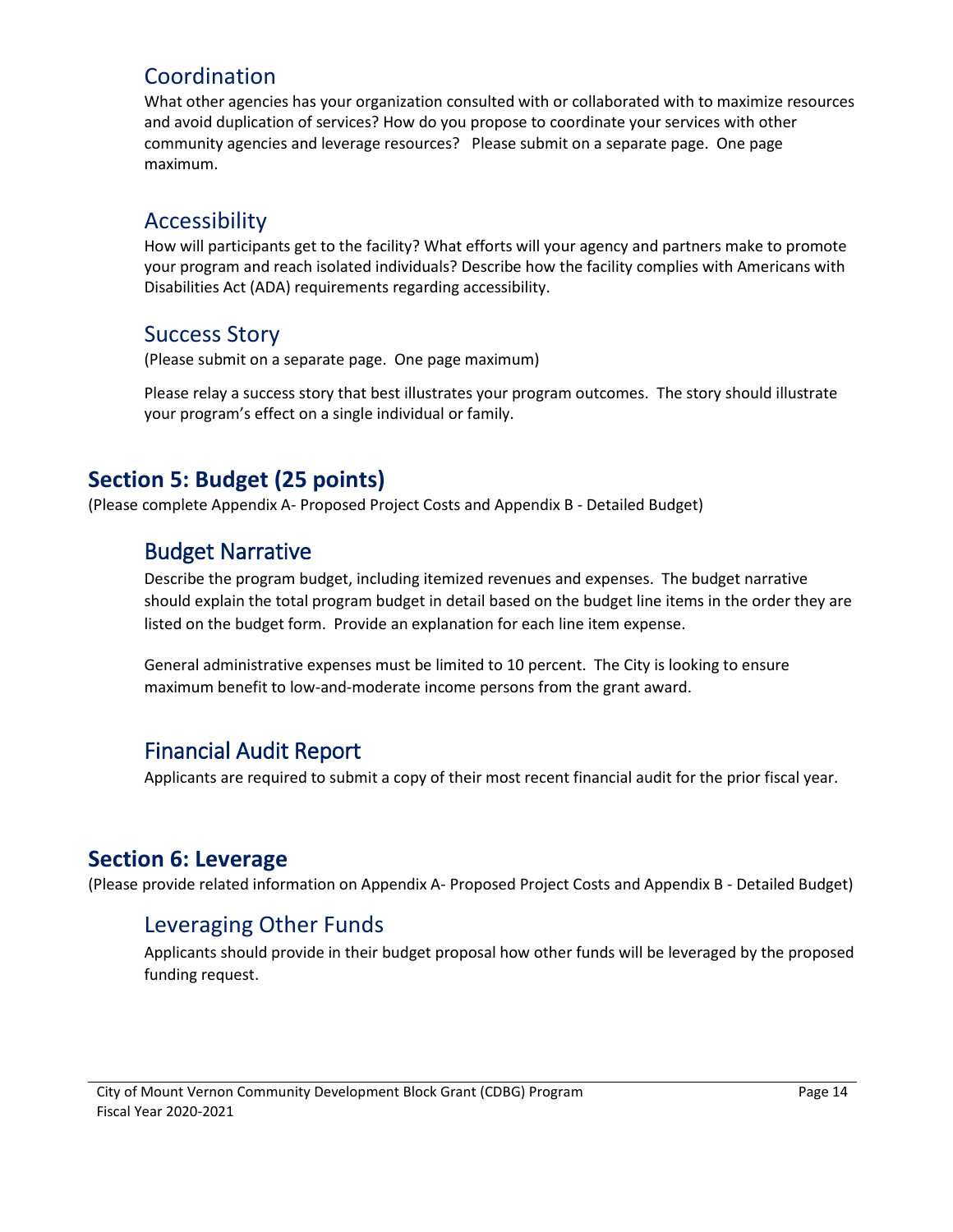#### **Bonus Points (10 points)**

(Please submit on a separate page. Two-page maximum)

The City of Mount Vernon is encouraging applicants to collaborate with City agencies and other nonprofit organizations to collectively identify key needs and opportunities. Collaboration provides an opportunity for agencies to tackle complex, systemic issues by bringing all stakeholders together to coordinate their efforts to achieve lasting impact. A maximum of 10 Bonus points will be provided to an applicant that collaborates with another agency and identifies who the lead agency will be for the project. Proposals will need to include roles and responsibilities between the lead applicant and partner agencies. The lead entity must be the applicant. If the applicant is selected for an award, the subrecipient agreement will be with the lead entity. Such applications that are considered for bonus points, will only be reviewed if the lead entity is identified in the application.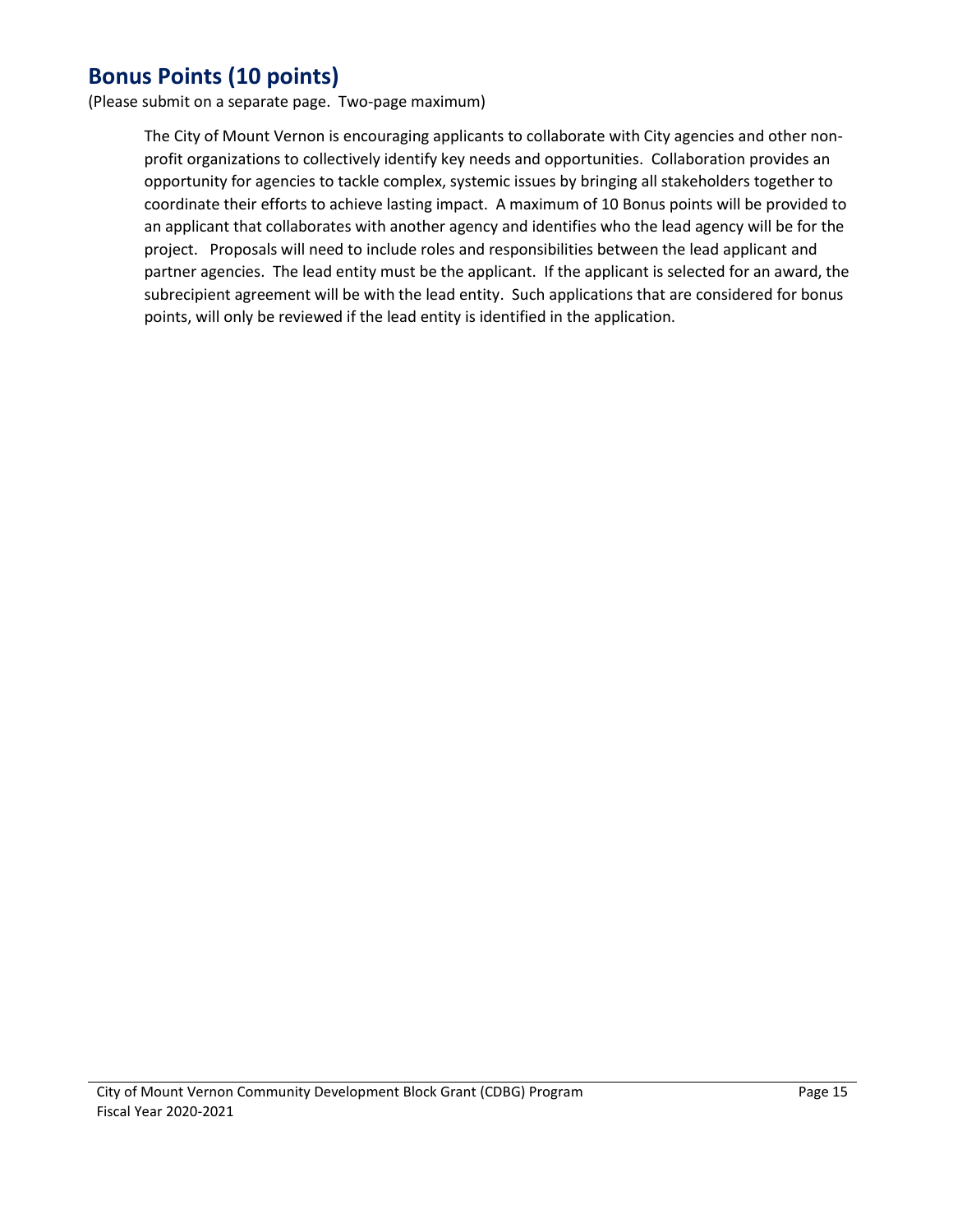# Appendix A: Proposed Project Costs

*Complete the budget form and attach to completed application or attach your prepared detailed budget* 

| <b>Estimated Total Cost of Project</b>                                                                                             | \$                       |      |        |  |  |
|------------------------------------------------------------------------------------------------------------------------------------|--------------------------|------|--------|--|--|
| CDBG Funding Amount Requested for                                                                                                  | $\overline{\mathcal{S}}$ |      |        |  |  |
| Project                                                                                                                            |                          |      |        |  |  |
| Total Number of Units Served:                                                                                                      | \$                       |      |        |  |  |
| Total Cost per Unit:                                                                                                               | \$                       |      |        |  |  |
| Total CDBG Cost per Unit:                                                                                                          | \$                       |      |        |  |  |
| Amount and Source of Other Funds                                                                                                   | Source                   | Year | Amount |  |  |
| Leveraged for Project:                                                                                                             |                          |      | \$     |  |  |
| (Please submit proof of other funding                                                                                              |                          |      | \$     |  |  |
| sources)                                                                                                                           |                          |      | \$     |  |  |
|                                                                                                                                    |                          |      | \$     |  |  |
|                                                                                                                                    |                          |      | \$     |  |  |
| Projected Sustainability: How will your organization continue providing these services if CDBG funds are not awarded<br>next year? |                          |      |        |  |  |
| If your project is not fully funded, will your organization be able to implement the project with partial funding?                 |                          |      |        |  |  |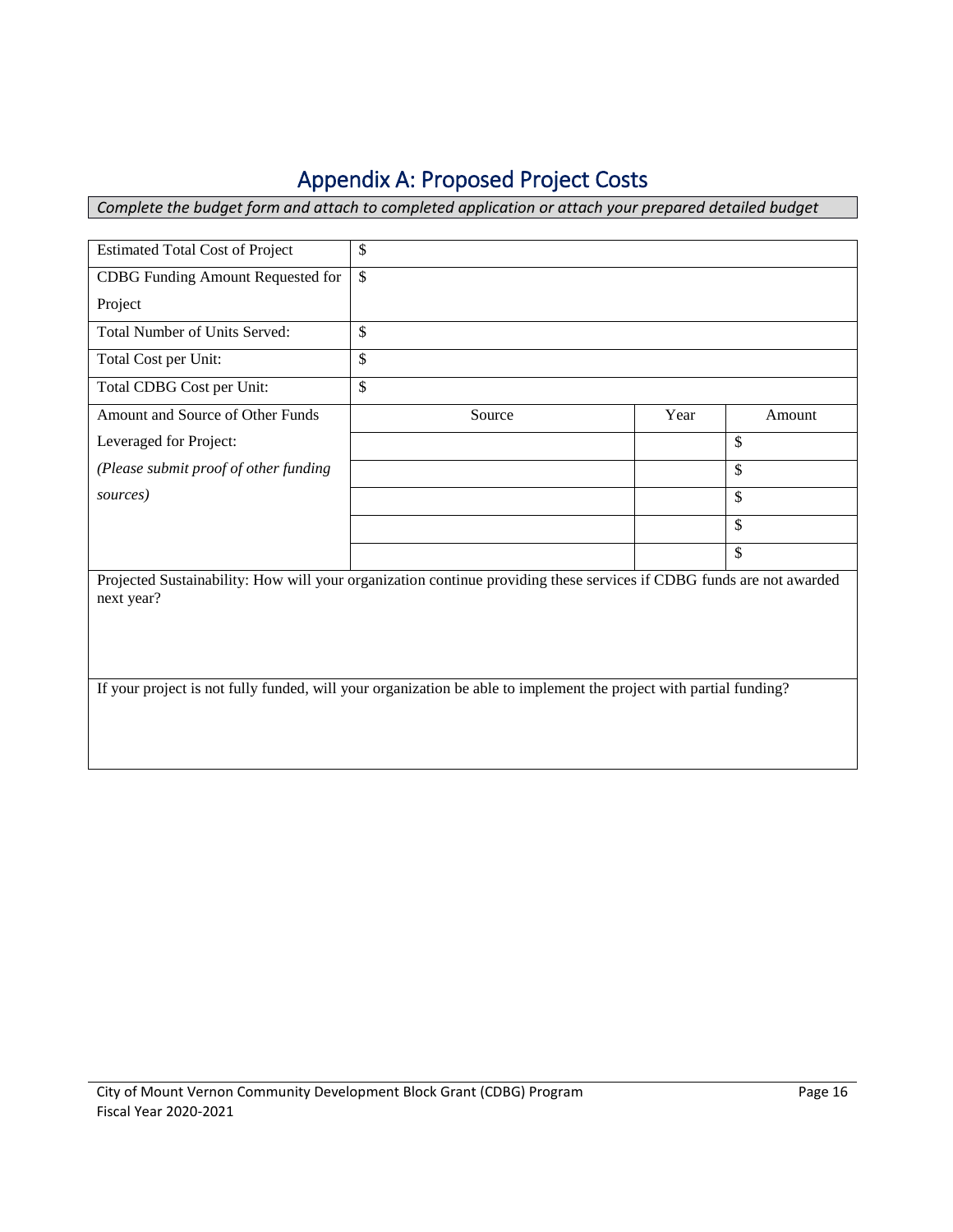# Appendix B: Detailed Budget

Complete the budget form and attach to completed application or attach your prepared detailed budget

| <b>Specific Cost</b><br>Item/Description | <b>CDBG Amount</b><br>Requested | <b>Other Sources of Funds</b> | Amount of<br><b>Other Funds</b> | <b>Total Amount</b><br>$CDBG + Other$<br>Sources |
|------------------------------------------|---------------------------------|-------------------------------|---------------------------------|--------------------------------------------------|
|                                          | \$                              |                               | \$                              | \$                                               |
|                                          |                                 |                               |                                 |                                                  |
|                                          |                                 |                               |                                 |                                                  |
|                                          |                                 |                               |                                 |                                                  |
|                                          |                                 |                               |                                 |                                                  |
|                                          |                                 |                               |                                 |                                                  |
|                                          |                                 |                               |                                 |                                                  |
|                                          |                                 |                               |                                 |                                                  |
|                                          |                                 |                               |                                 |                                                  |
|                                          |                                 |                               |                                 |                                                  |
|                                          |                                 |                               |                                 |                                                  |
|                                          |                                 |                               |                                 |                                                  |
|                                          |                                 |                               |                                 |                                                  |
|                                          |                                 |                               |                                 |                                                  |
|                                          |                                 |                               |                                 |                                                  |
| Total                                    | \$                              |                               | \$                              | \$                                               |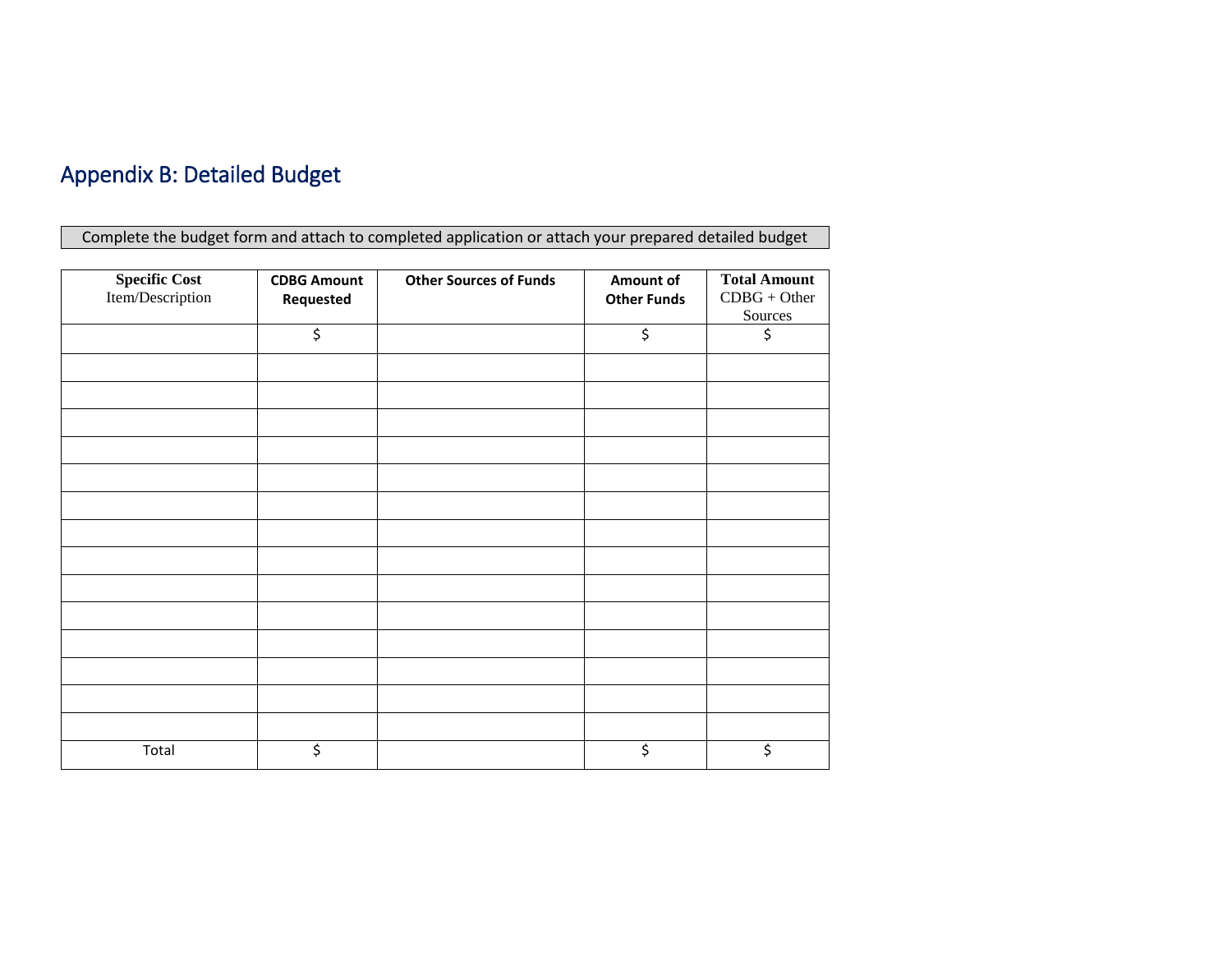### Appendix C: Roster of Board Members & Professions

Provide a roster of the members of your agency's Board of Directors and their professions by filling out the table below. Government entities should attach information about any advisory boards that are used to provide input into program activities.

| <b>Board Member</b> | <b>Mount</b><br>Vernon<br>Resident<br>(yes or no) | <b>Company Affiliation and</b><br><b>Job Title</b> | <b>Term</b> | <b>Length of Service</b> |
|---------------------|---------------------------------------------------|----------------------------------------------------|-------------|--------------------------|
|                     |                                                   |                                                    |             |                          |
|                     |                                                   |                                                    |             |                          |
|                     |                                                   |                                                    |             |                          |
|                     |                                                   |                                                    |             |                          |
|                     |                                                   |                                                    |             |                          |
|                     |                                                   |                                                    |             |                          |
|                     |                                                   |                                                    |             |                          |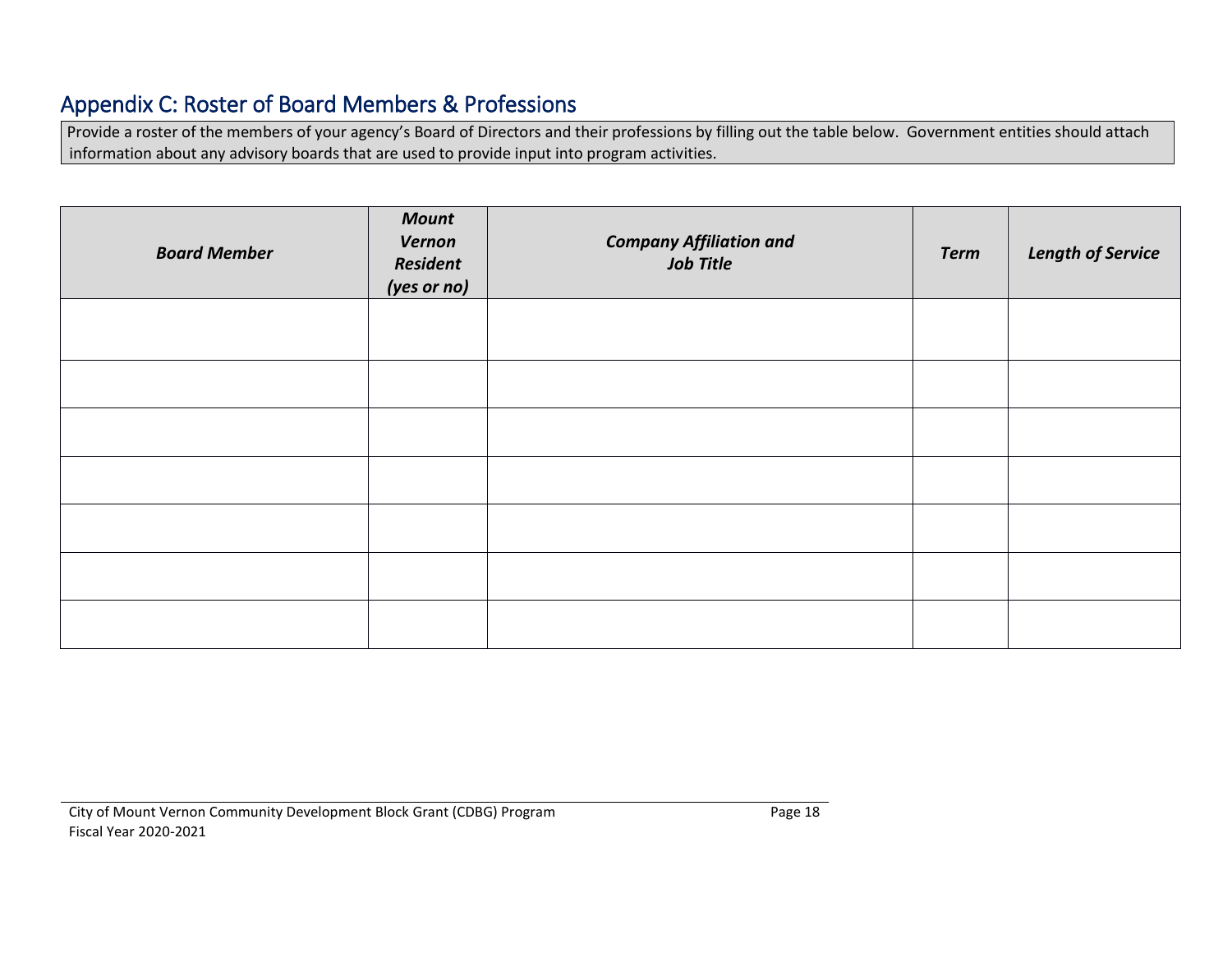## Appendix D: Conflict of Interest Questionnaire

**Federal, State, and City Laws prohibit employees and public officials of the City of Mount Vernon from participating on behalf of the City in any transaction in which they have a financial interest. This questionnaire must be completed and submitted by each applicant for Community Development Block Grant (CDBG) funding. The purpose of this questionnaire is to determine if the applicant, or any of the applicant's staff, or any of the applicant's Board of Directors, would be in conflict of interest.**

1. Is there any member(s) of the applicant's staff or any member(s) of the applicant's Board of Directors or governing body who currently is or has/have been within one year of the date of this questionnaire either a City employee or consultant, or a member of City Council?

YES \_\_\_\_\_\_\_\_ NO \_\_\_\_\_\_

If yes, please list the name(s) below:

On a separate page, please indicate the job title or role each person listed above has with respect to the applicant. State whether each person listed above is a City employee, consultant, or member of City Council, and identify the City Department in which he/she is employed.

2. Will the CDBG funds requested by the applicant be used to award a subcontract to any individual(s) or business affiliate(s) who is/are currently or has/have been within one year of the date of this questionnaire a City employee, consultant, or member of City Council?

YES \_\_\_\_\_\_\_\_\_ NO \_\_\_\_\_\_\_

If yes, please list the name(s) below:

On a separate page, please state whether each person listed above is a City employee, consultant, or member of City Council, and identify the City Department in which he/she is employed.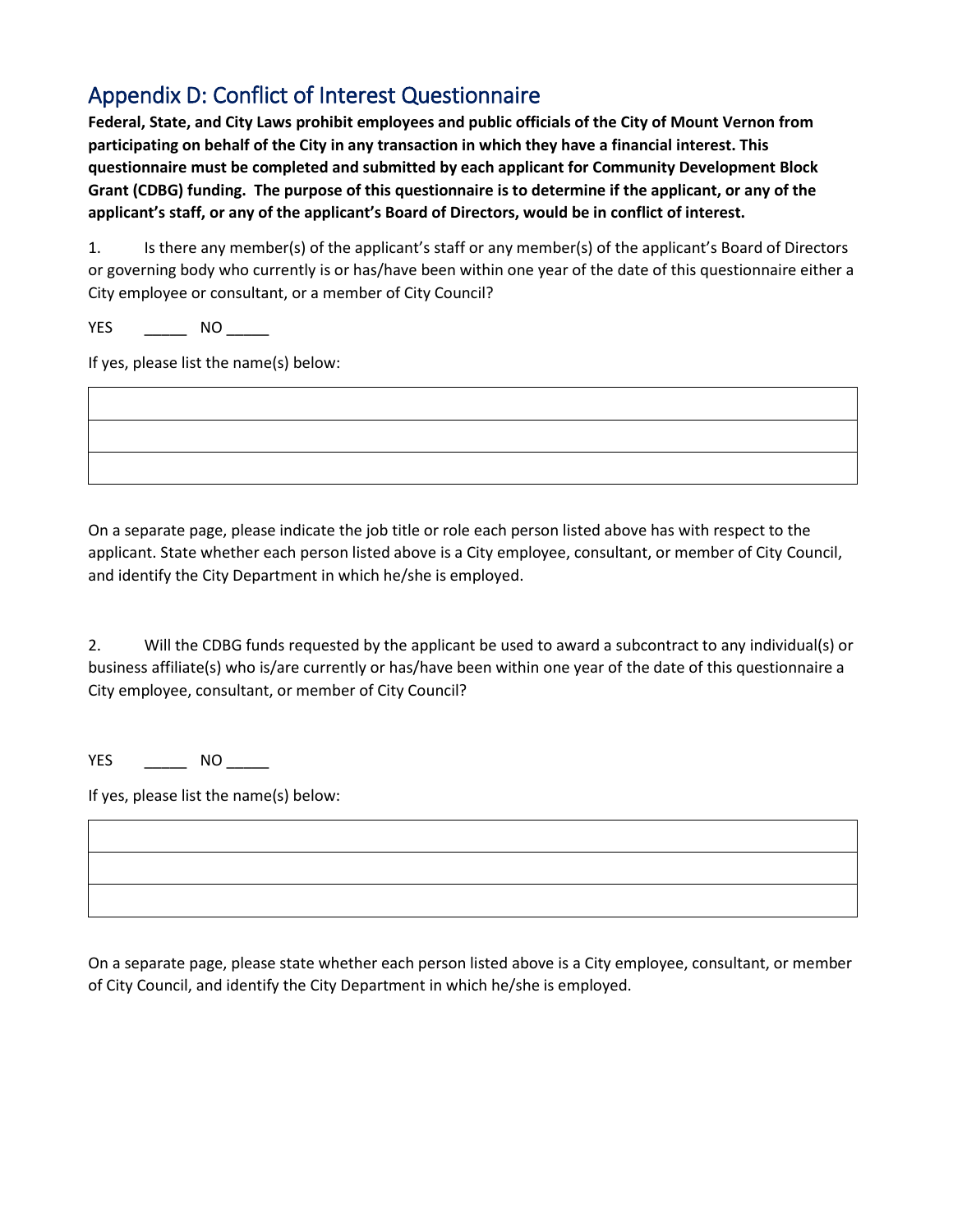3. Is there any member(s) of the applicant's staff or member(s) of the applicant's Board of Directors of other governing body who are business partners or family members of a City employee, consultant, or member of City Council?

YES \_\_\_\_\_\_\_\_\_ NO \_\_\_\_\_\_

If yes, please list the name(s) below:

If yes, on a separate page please identify the City employee, consultant, or member of City Council with whom each individual has family or business ties.

**Name of applicant:** 

**Signature of applicant's representative:** 

**Date:**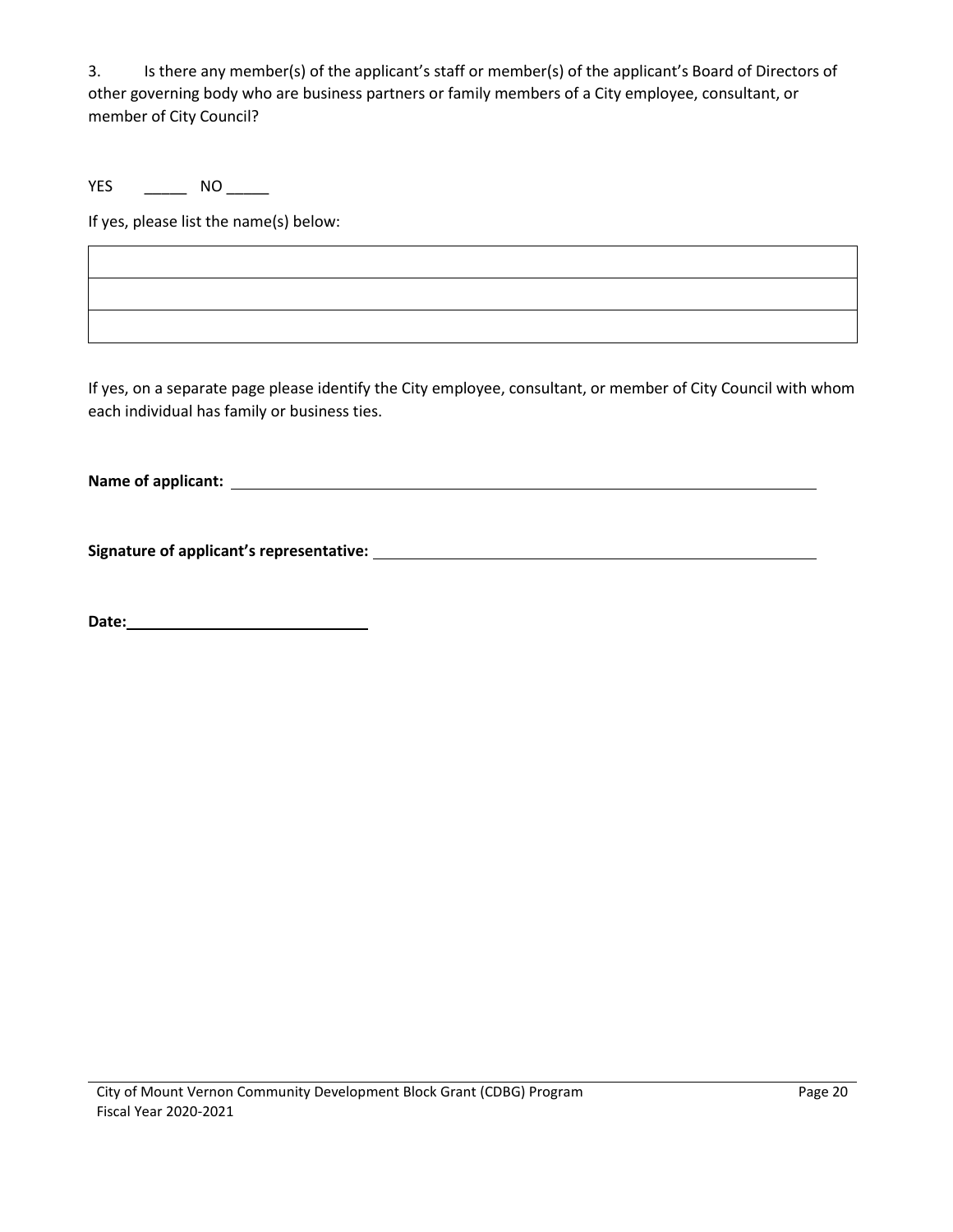# Appendix E: Required Certifications for CDBG Public Services Activities Application

Signature of Agency Representative with Binding Authority below certifies the following statements:

- Organization will comply with federal requirements to be observed by organizations being funded with CDBG funds. All requirements are described in 24 CFR 570 (CDBG entitlement grants).
- Authorized official certifies that this CDBG application package has been reviewed and all information provided in this application and attachments are true and correct.
- Sufficient funds are available from non-CDBG sources to complete the project, as described, if CDBG funds are allocated to the applicant.

Signature of Applicant **Date of Applicant** Date of Applicant Date of Applicant Date of Applicant Date of Applicant

Printed Name

Title

Organization